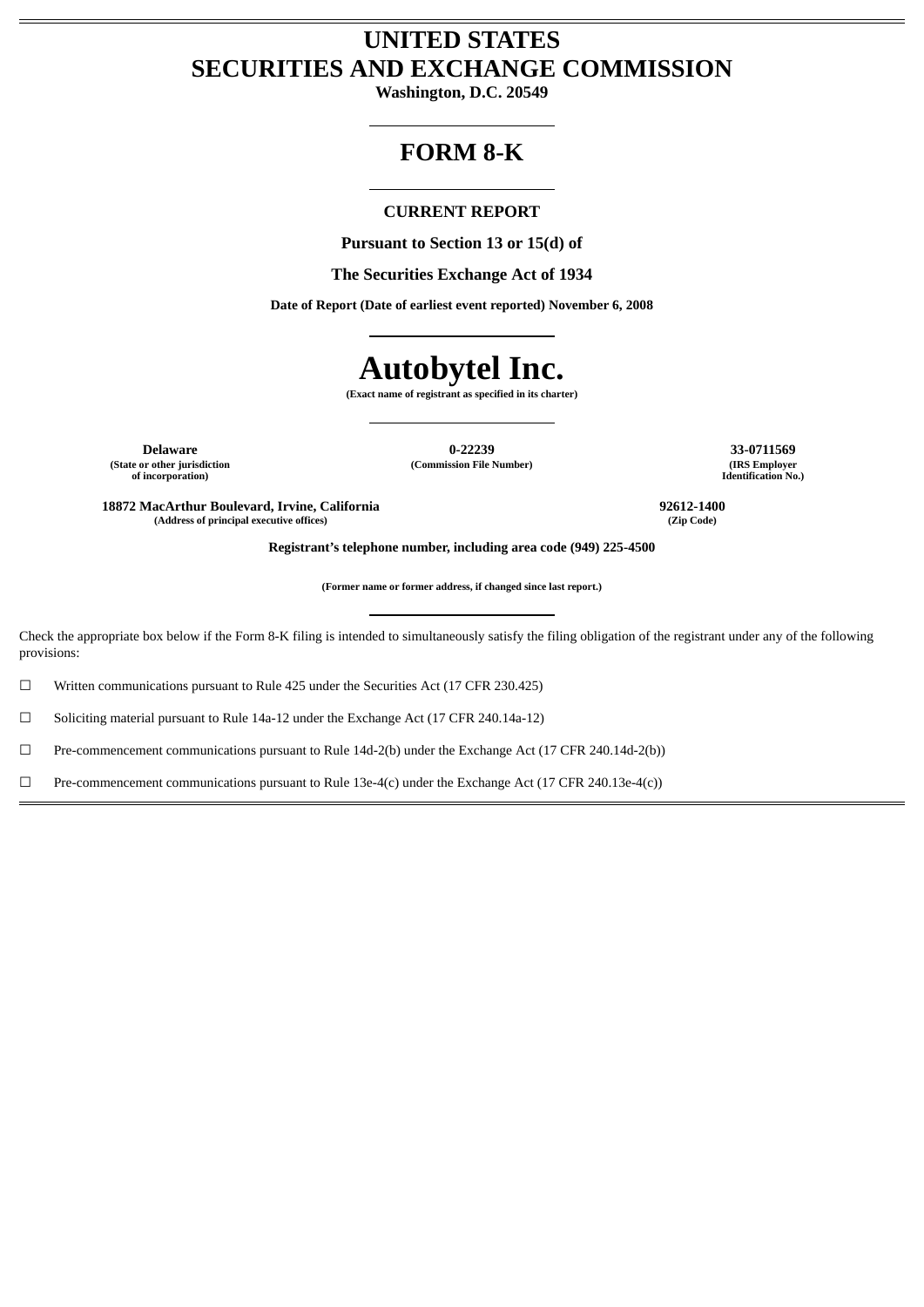#### **Item 2.02 Results of Operations and Financial Condition**

On November 6, 2008, Autobytel Inc., a Delaware corporation ("**Autobytel**"), announced in a press release its financial results for the quarter ended September 30, 2008. A copy of Autobytel's press release announcing these financial results is attached as Exhibit 99.1.

In connection with the press release, Autobytel held a telephone conference call that was webcast on November 6, 2008. A transcript of such call is attached hereto as Exhibit 99.2.

The attached press release and transcript are incorporated herein solely for purposes of this Item 2.02 disclosure. This Current Report, including the exhibits attached hereto, is being furnished and shall not be deemed to be filed for purposes of Section 18 of the Securities Exchange Act of 1934, as amended ("**Exchange Act**"), or otherwise subject to the liabilities of that section, nor shall it be incorporated by reference into any filings under the Securities Act of 1933, as amended, or the Exchange Act, regardless of any incorporation by reference language of such filing. In addition, the press release and transcript furnished as exhibits to this report include "safe harbor" language, pursuant to the Private Securities Litigation Reform Act of 1955, indicating that certain statements about Autobytel's business contained in the press release and/or transcript are "forward-looking" rather than "historic."

#### **Item 9.01 Financial Statements and Exhibits**

#### (d) Exhibits

- 99.1 Press release dated November 6, 2008.
- 99.2 Transcript of Conference Call by Autobytel Inc., dated November 6, 2008.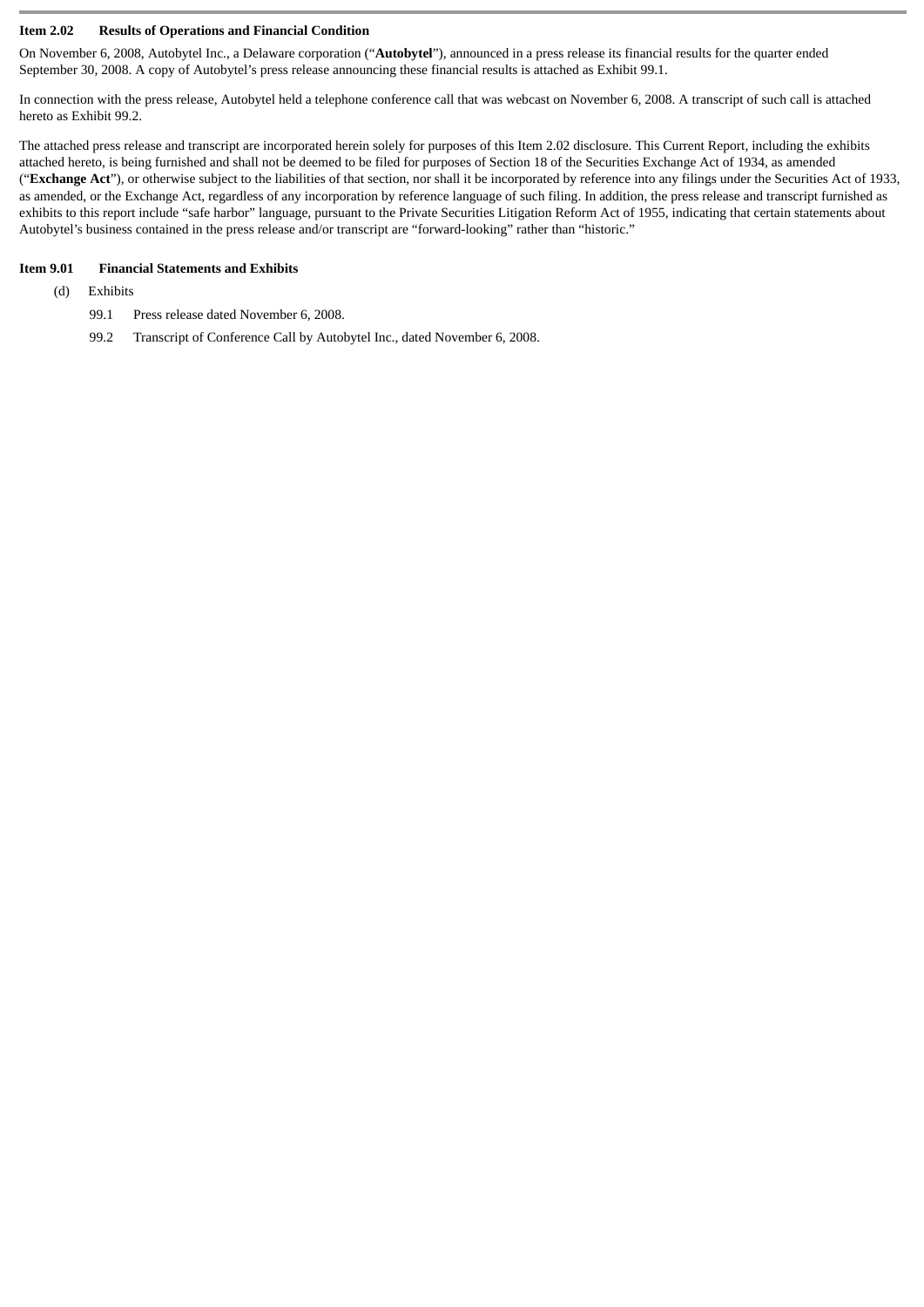# **SIGNATURES**

Pursuant to the requirements of the Securities Exchange Act of 1934, the registrant has duly caused this report to be signed on its behalf by the undersigned hereunto duly authorized.

# Autobytel Inc.

By: /s/ Glenn E. Fuller

Glenn E. Fuller, Senior Vice President, Chief Legal Officer and Secretary

Date: November 10, 2008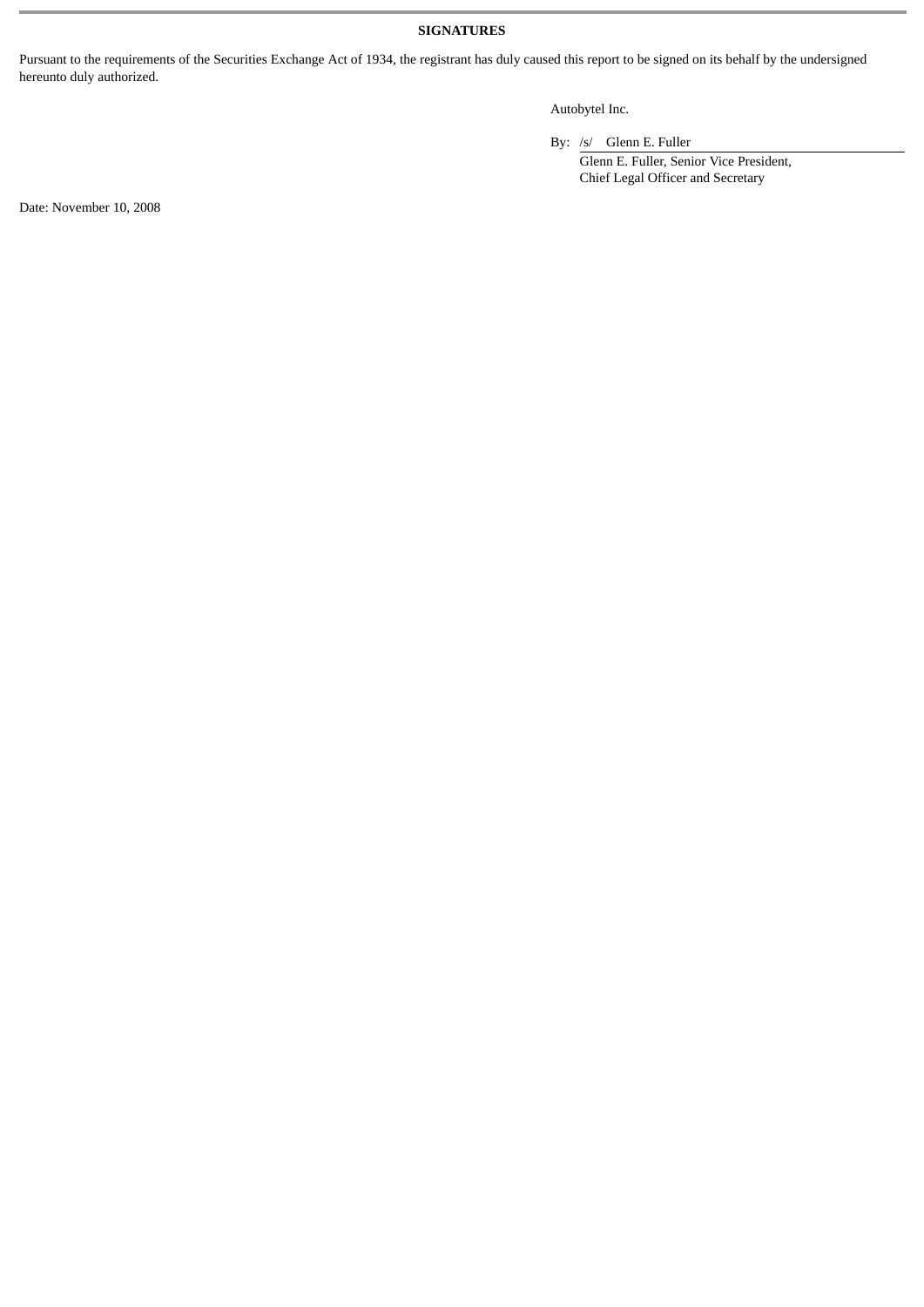# INDEX TO EXHIBITS

| Exhibit<br>Number<br>99.1 | <b>Description</b><br>Press Release, dated November 6, 2008     |  |
|---------------------------|-----------------------------------------------------------------|--|
| . വ                       | Transarint of Conforance Call by Autobrital Inc. dated November |  |

99.2 Transcript of Conference Call by Autobytel Inc., dated November 6, 2008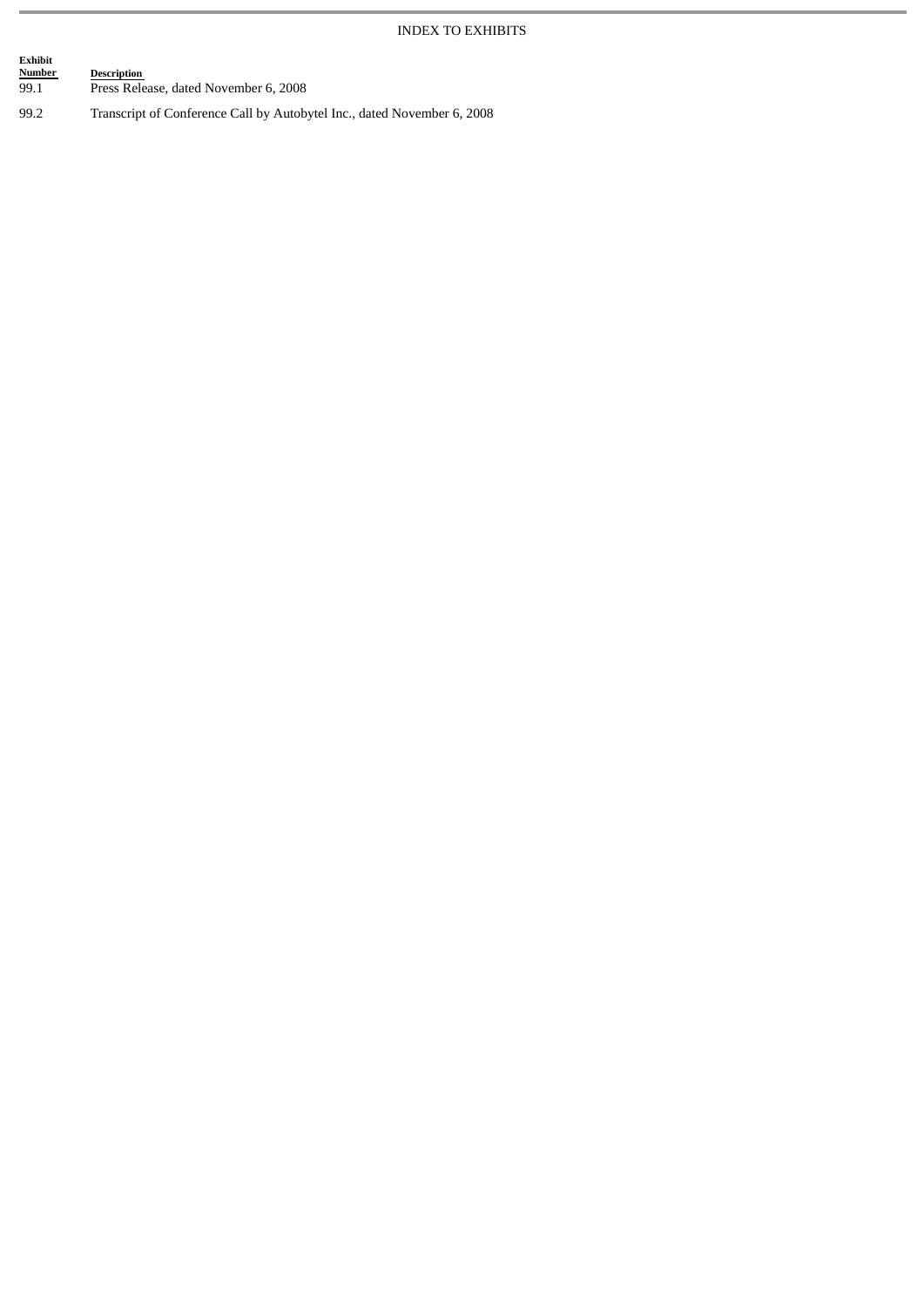



## **AUTOBYTEL ANNOUNCES 2008 THIRD QUARTER FINANCIAL RESULTS**

**IRVINE, Calif., – November 6, 2008 – Autobytel Inc.** (Nasdaq: ABTL), a leading Internet automotive marketing services company, today announced financial results for the 2008 third quarter ended September 30, 2008.

Revenue for the 2008 third quarter equaled \$17.3 million, compared with \$21.9 million last year. The decline was primarily related to a decrease in advertising revenue, reflecting the previously announced elimination of low quality traffic sources, along with lower advertising rates and fewer consumer leads resulting primarily from the slowing economy.

As part of an initiative aimed at improving cash flow and attaining profitability, the company reduced total operating expenses in the third quarter of 2008 to \$12.2 million, which included an incremental \$1.8 million in severance and other employee-related costs related to the company's previously announced workforce reduction. Excluding the severance costs, total operating expenses declined nearly 33% to \$10.4 million from \$15.5 million in the prior-year period, and decreased approximately 16% on a sequential basis, excluding the \$52.1 million non-cash goodwill impairment charge taken in the second quarter of 2008.

For purposes of financial reporting, revenues and expenses related to the company's Retention Performance Marketing (RPM) and Automotive Information Center (AIC) businesses, both divested in 2007, and its AVV business, which was sold in the first quarter of 2008, have been accounted for in discontinued operations.

Loss from continuing operations was reduced to \$5.8 million, or \$0.13 per share, for the 2008 third quarter, from \$8.0 million, or \$0.18 per share, for the year-ago period.

Non-cash share-based compensation expense was \$0.6 million and \$1.2 million, respectively, for the third quarters of 2008 and 2007.

The company reported a lower net loss for the third quarter of 2008 of \$5.6 million, or \$0.13 per share, compared with a net loss of \$6.6 million, or \$0.15 per share, for the third quarter of 2007, which included \$1.4 million in income from discontinued operations.

Cash and cash equivalents rose to \$32.2 million at September 30, 2008, from \$28.3 million at December 31, 2007.

"This quarter, we continued to make substantial progress reducing costs and better aligning our organization against our short- and longer-term financial and operational goals," said Jim Riesenbach, president and CEO of Autobytel. "These actions, combined with our strong cash position, provide us with a degree of stability in what has become one of the most challenging automotive and macro economic environments in our time."

During the third quarter, Autobytel announced that it had retained investment banking firm RBC Capital Markets as its financial advisor to assist the company in exploring and evaluating strategic alternatives to maximize shareholder value. These alternatives could include the possible sale of the company or certain of its assets, or strategic partnerships.

1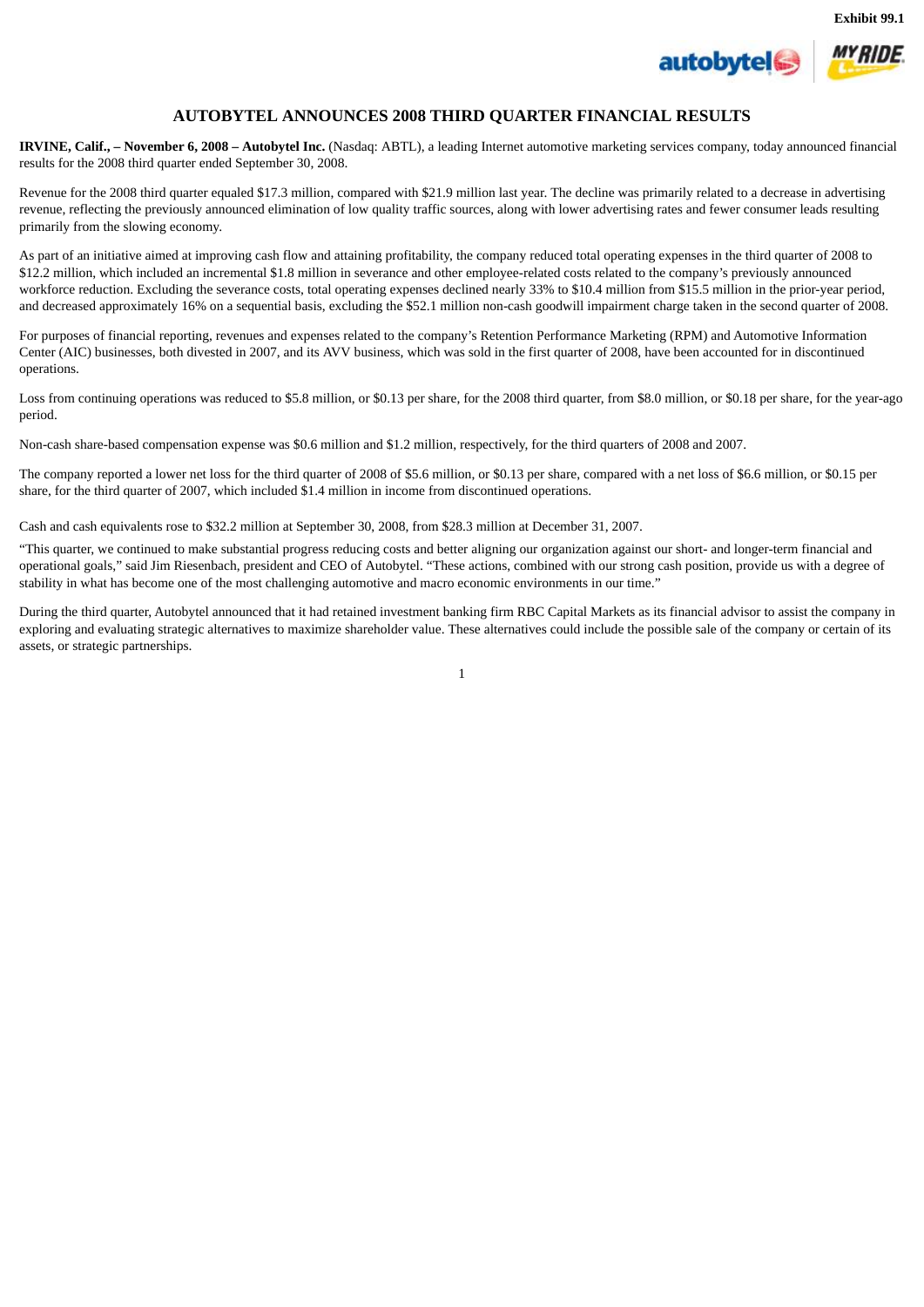

#### **Metrics and Key Performance Indicators**

(*In thousands, except for Page Views per Visit, Advertising Revenue per Thousand Page Views, Number of Co-Brand Partners and Ad Network Publishers and Percentages)*

|                                                   |     | Q3 2008 | Q2 2008 | Q3 2007 |         |
|---------------------------------------------------|-----|---------|---------|---------|---------|
| <b>Unique Visitors</b>                            |     | 7,180   | 7,193   |         | 23,976  |
| Page Views per Visit                              |     | 6.29    | 6.93    |         | 2.68    |
| <b>Total Page Views</b>                           |     | 49,714  | 55,293  |         | 103,724 |
| Advertising Revenue per Thousand Page Views (RPM) | \$  | 24      | 29      |         | 39      |
| Number of Co-Brand Partners                       |     | 19      | 14      |         | 9       |
| <b>Ad Network Publishers</b>                      |     | 12      | 12      |         |         |
| <b>Total Auto Leads</b>                           |     | 771     | 865     |         | 825     |
| Wholesale Auto Leads                              |     | 47%     | 46%     |         | 40%     |
| Retail Auto Leads                                 |     | 53%     | 54%     |         | 60%     |
| Annualized Revenue per Employee                   | \$. | 424     | 335     |         | 261     |

#### **Conference Call**

Autobytel management will host a conference call today at 5:00 p.m. ET/2:00 p.m. PT to discuss its 2008 third quarter financial results. The conference call will be available to all interested parties through a live webcast at www.autobytel.com (click on "Investor Relations" and then click on "Conference Calls"). Please visit the website at least 15 minutes prior to the start of the call to register and download any necessary software. For those unable to listen to the live broadcast, the call will be archived for one year on Autobytel's website. A telephone replay of the call will also be available for approximately one week by dialing 800-642- 1687 (domestic) or 706-645-9291 (international) and entering conference ID 70170189.

#### **About Autobytel Inc.**

Autobytel Inc. (Nasdaq: ABTL) is an Internet automotive marketing services company that helps dealers and manufacturers sell cars and related products and services. The company owns and operates consumer-facing automotive websites, including its flagship site, MyRide.com®, which is designed to help consumers find, see, buy and learn anything related to automobiles. The company's other websites are: Autobytel.com®, Autoweb.com®, Car.com®, CarSmart.com®, AutoSite.com®, and CarTV.com®. By providing a convenient and comprehensive automotive consumer experience across the purchase and ownership lifecycle, Autobytel seeks to provide dealerships with opportunities to connect with a steady, diverse stream of motivated, serious shoppers, while providing manufacturers with precision-targeted brand and product advertising opportunities. In addition to its websites, the company generates leads and advertising opportunities for dealers and automakers through its marketing network, which includes the AutoReach ad network, co-brands, such as ESPN.com, and marketing affiliates such as AOL, Edmunds and Kelly Blue Book.

#### **Forward-Looking Statement Disclaimer**

The statements contained in this press release that are not historical facts are forward-looking statements under the federal securities laws, including, but not limited to, the ability to enhance shareholder value through the review and exploration of strategic alternatives, among others. These forward-looking statements are not guarantees of future performance and involve certain assumptions and certain risks and uncertainties that are difficult to predict. Actual outcomes and results may differ materially from what is

2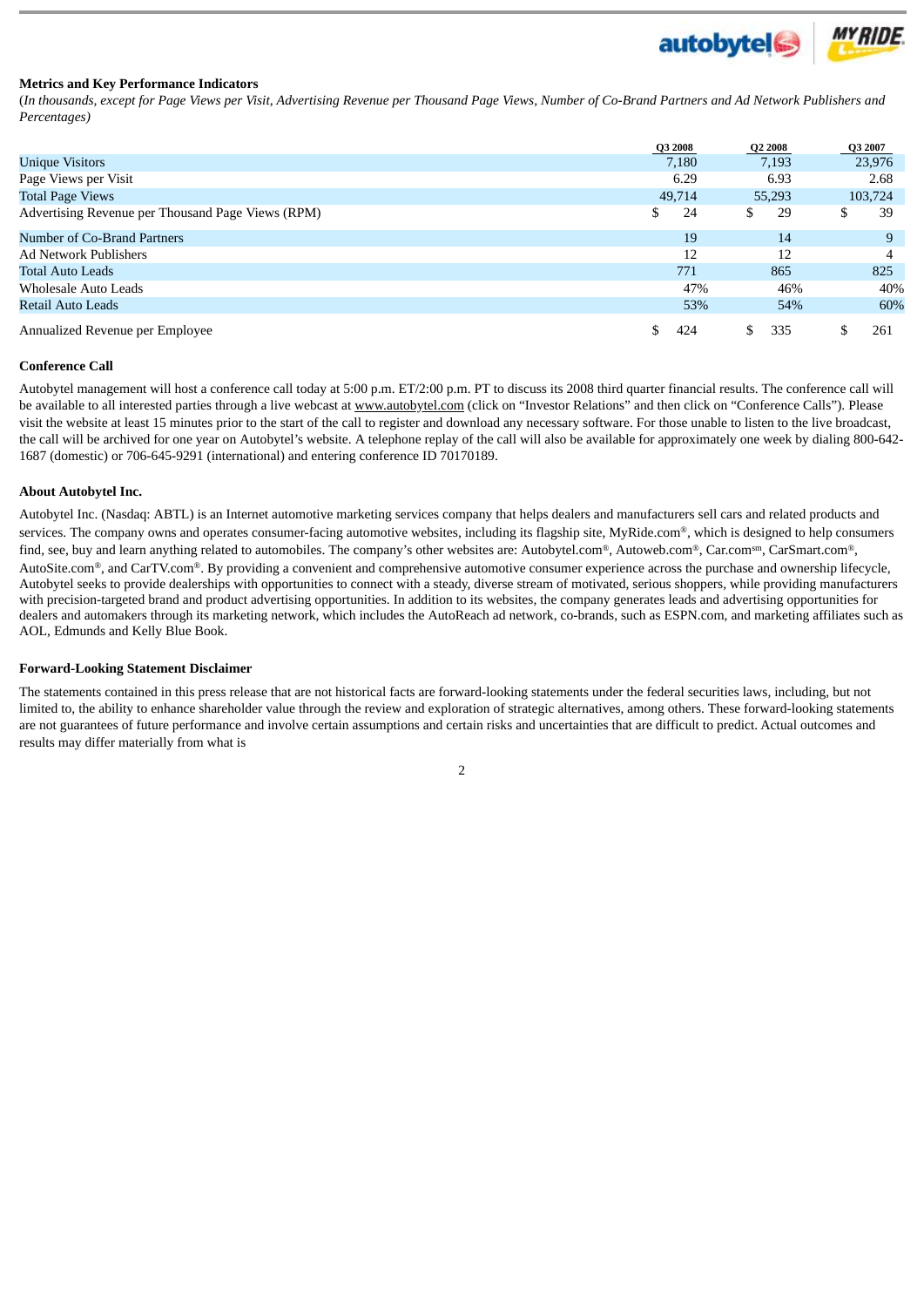

expressed in, or implied by, such forward-looking statements. Autobytel undertakes no obligation to update publicly any forward-looking statements, whether as a result of new information, future events or otherwise. Among the important factors that could cause actual results to differ materially from those expressed in, or implied by, the forward-looking statements are changes in general economic conditions, the economic impact of terrorist attacks or military actions, increased dealer attrition, pressure on dealer fees, increased or unexpected competition, the failure of new products and services to meet expectations, failure to retain key employees or attract and integrate new employees, that actual costs and expenses exceed the charges taken by Autobytel, changes in laws and regulations, costs of legal matters, including, defending lawsuits and undertaking investigations and related matters, and other matters disclosed in Autobytel's filings with the Securities and Exchange Commission. Investors are strongly encouraged to review our Annual Report on Form 10-K for the year ended December 31, 2007 and other filings with the Securities and Exchange Commission for a discussion of risks and uncertainties that could affect operating results and the market price of our stock.

> # # # (Financial tables follow)

#### **Contact:**

**Media Relations** Melanie Webber, 949.862.3023 melaniew@autobytel.com

**Investor Relations** Crystal Hartwell, 949.437.4755 crystalh@autobytel.com

or

PondelWilkinson Inc. Roger Pondel/Laurie Berman, 310.279.5980 investor@pondel.com

3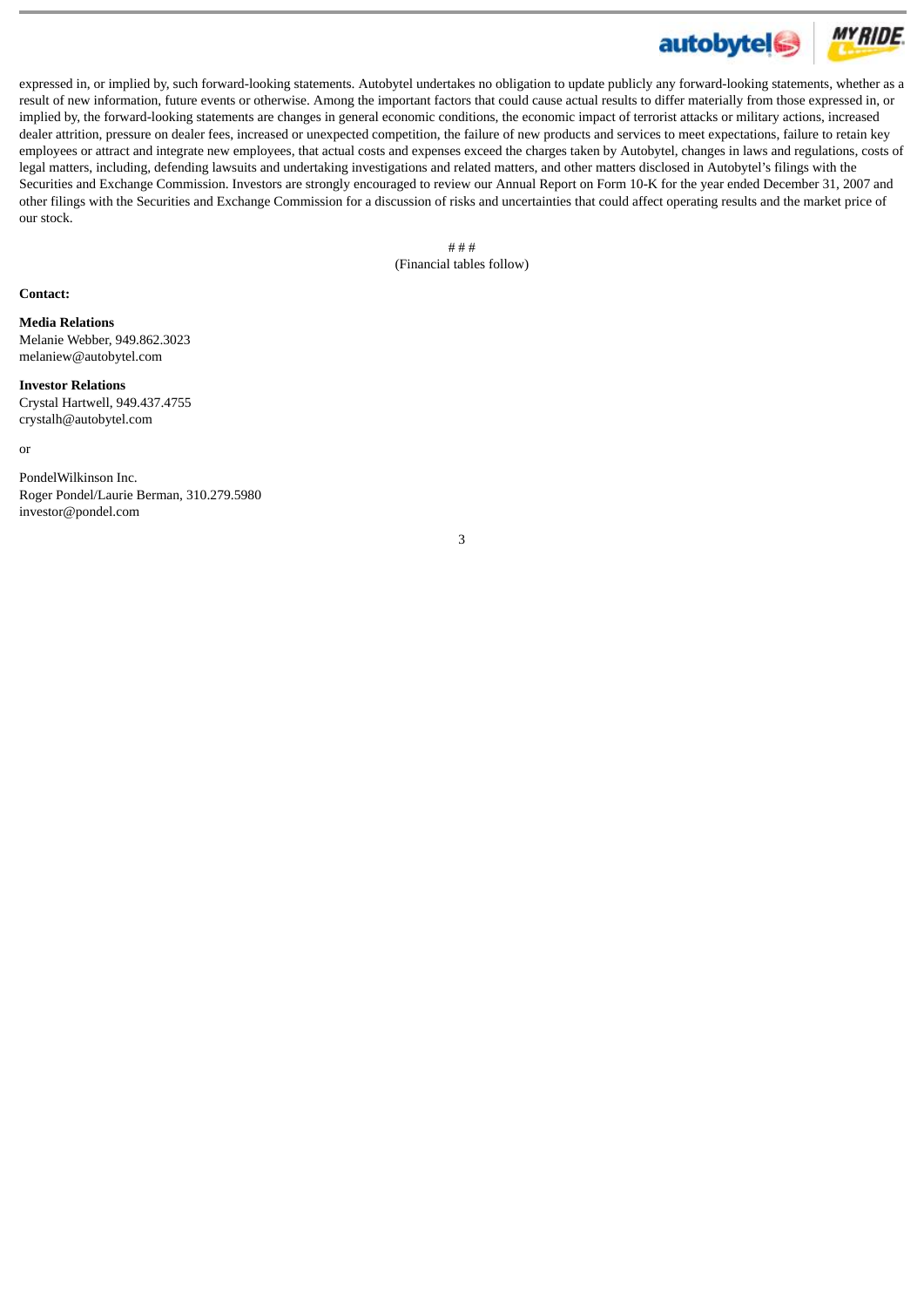#### **AUTOBYTEL INC. UNAUDITED CONSOLIDATED CONDENSED BALANCE SHEETS (Amounts in thousands, except share amounts)**

|                                                                                                            |              | September 30,<br>2008 |    | December 31,<br>2007 |
|------------------------------------------------------------------------------------------------------------|--------------|-----------------------|----|----------------------|
| <b>ASSETS</b>                                                                                              |              |                       |    |                      |
| <b>CURRENT ASSETS:</b>                                                                                     |              |                       |    |                      |
| Cash and cash equivalents                                                                                  | $\mathbf{s}$ | 32,170                | S. | 27,601               |
| Accounts receivable, net of allowances for bad debts and customer credits of \$578 and \$534, respectively |              | 12.698                |    | 11,692               |
| Prepaid expenses and other current assets                                                                  |              | 1.794                 |    | 1,739                |
| Assets held for sale                                                                                       |              |                       |    | 17,160               |
| Total current assets                                                                                       |              | 46.662                |    | 58,192               |
| Property and equipment, net                                                                                |              | 9.229                 |    | 10,757               |
| Goodwill                                                                                                   |              |                       |    | 52,074               |
| Investment and other assets                                                                                |              | 918                   |    | 1,133                |
| <b>TOTAL ASSETS</b>                                                                                        |              | 56,809                |    | 122,156              |

# **LIABILITIES AND STOCKHOLDERS' EQUITY**

| <b>CURRENT LIABILITIES:</b>   |  |        |        |
|-------------------------------|--|--------|--------|
| Accounts payable              |  | 4,032  | 5,852  |
| Accrued expenses              |  | 5,009  | 6,470  |
| Deferred revenues             |  | 2,082  | 1,749  |
| Other current liabilities     |  | 1,253  | 1,199  |
| Liabilities held for sale     |  |        | 198    |
| Total current liabilities     |  | 12,376 | 15,468 |
| Other non current liabilities |  | 271    | 436    |
| <b>TOTAL LIABILITIES</b>      |  | 12.647 | 15,904 |

## COMMITMENTS AND CONTINGENCIES

| STOCKHOLDERS' EQUITY:                                                                                       |            |            |
|-------------------------------------------------------------------------------------------------------------|------------|------------|
| Preferred stock, \$0.001 par value; 11,445,187 shares authorized; none outstanding                          |            |            |
| Common stock, \$0.001 par value; 200,000,000 shares authorized; 45,219,679 and 43,788,663 shares issued and |            |            |
| outstanding, respectively                                                                                   | 44         | 44         |
| Additional paid-in capital                                                                                  | 299,742    | 296.964    |
| Unrealized gain                                                                                             | 680        | 686        |
| Accumulated deficit                                                                                         | (256, 304) | (191, 442) |
| TOTAL STOCKHOLDERS' EQUITY                                                                                  | 44,162     | 106,252    |
| TOTAL LIABILITIES AND STOCKHOLDERS' EQUITY                                                                  | 56,809     | \$122,156  |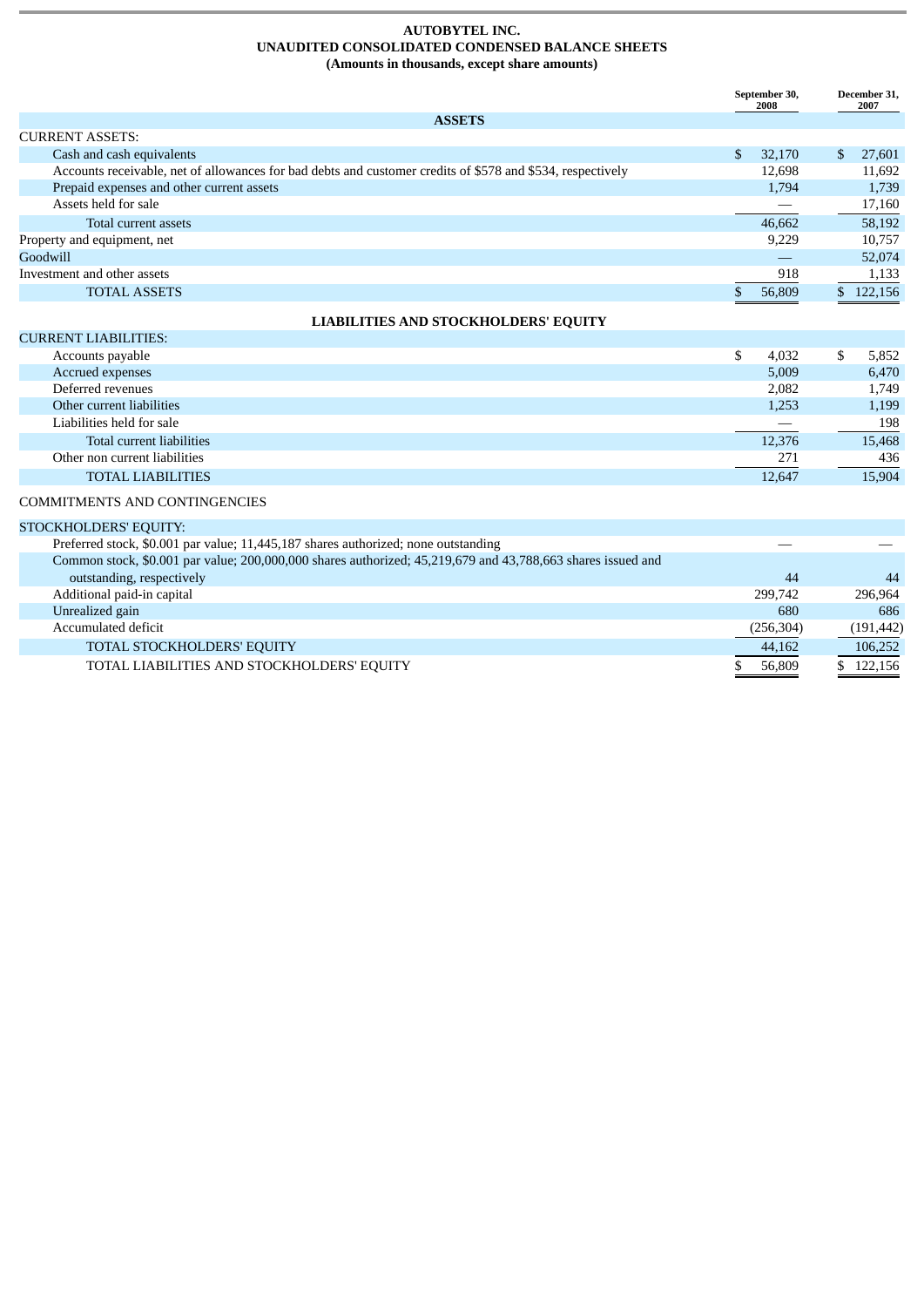#### **AUTOBYTEL INC. UNAUDITED CONSOLIDATED CONDENSED STATEMENTS OF OPERATIONS AND COMPREHENSIVE LOSS (Amounts in thousands, except per-share amounts)**

|                                            |                          | <b>Three Months Ended</b><br><b>Nine Months Ended</b><br>September 30,<br>September 30, |                          |                        |
|--------------------------------------------|--------------------------|-----------------------------------------------------------------------------------------|--------------------------|------------------------|
|                                            | 2008                     | 2007                                                                                    | 2008                     | 2007                   |
| <b>REVENUES:</b>                           |                          |                                                                                         |                          |                        |
| Lead fees                                  | \$15,571                 | \$17,576                                                                                | \$50,910                 | \$51,485               |
| Advertising                                | 1,640                    | 4,318                                                                                   | 5,906                    | 13,971                 |
| Other                                      | 59                       | 17                                                                                      | 137                      | 43                     |
| <b>Total revenues</b>                      | 17,270                   | 21,911                                                                                  | 56,953                   | 65,499                 |
| <b>COSTS AND EXPENSES:</b>                 |                          |                                                                                         |                          |                        |
| Cost of revenues                           | 11,107                   | 14,934                                                                                  | 37,146                   | 39,371                 |
| Sales and marketing                        | 4,001                    | 5,260                                                                                   | 13,516                   | 16,181                 |
| Technology support                         | 3,651                    | 4,577                                                                                   | 11,924                   | 13,389                 |
| General and administrative                 | 4,551                    | 5,599                                                                                   | 15,203                   | 20,507                 |
| Amortization of acquired intangible assets | 42                       | 42                                                                                      | 125                      | 422                    |
| Patent litigation settlement               |                          |                                                                                         | (2,667)                  | (12,000)               |
| Goodwill impairment                        | $\overline{\phantom{0}}$ |                                                                                         | 52,074                   |                        |
| Total costs and expenses                   | 23,352                   | 30,412                                                                                  | 127,321                  | 77,870                 |
| <b>Operating loss</b>                      | (6,082)                  | (8,501)                                                                                 | (70, 368)                | (12, 371)              |
| Interest and other income                  | 271                      | 486                                                                                     | 1,116                    | 1,425                  |
| Foreign currency exchange loss             |                          | $\overline{\phantom{0}}$                                                                | $\overline{\phantom{0}}$ | (7)                    |
| Provision for income taxes                 | $\overline{\phantom{0}}$ |                                                                                         | $\overline{\phantom{0}}$ |                        |
| Loss from continuing operations            | (5, 811)                 | (8,015)                                                                                 | (69, 252)                | (10, 953)              |
| Discontinued operations, net               | 184                      | 1,427                                                                                   | 4,390                    | 9,980                  |
| <b>NET LOSS</b>                            | \$ (5,627)               | \$ (6,588)                                                                              | \$ (64, 862)             | $\mathbb{S}$<br>(973)  |
| <b>BASIC LOSS PER COMMON SHARE:</b>        |                          |                                                                                         |                          |                        |
| Loss from continuing operations            | \$ (0.13)                | \$<br>(0.18)                                                                            | \$<br>(1.57)             | \$<br>(0.25)           |
| Discontinued operations, net               |                          | 0.03                                                                                    | 0.10                     | 0.23                   |
| Basic loss per common share                | \$ (0.13)                | \$<br>(0.15)                                                                            | $\mathbb{S}$<br>(1.47)   | $\mathbb{S}$<br>(0.02) |
| DILUTED LOSS PER COMMON SHARE:             |                          |                                                                                         |                          |                        |
| Loss from continuing operations            | \$ (0.13)                | \$<br>(0.18)                                                                            | \$<br>(1.57)             | \$<br>(0.25)           |
| Discontinued operations, net               |                          | 0.03                                                                                    | 0.10                     | 0.23                   |
| Diluted loss per common share              |                          | \$ (0.15)                                                                               | \$<br>(1.47)             | \$<br>(0.02)           |
| Comprehensive loss                         | \$ (0.13)                |                                                                                         |                          |                        |
| Net loss                                   | \$ (5,627)               | \$ (6,588)                                                                              | \$ (64, 862)             | \$<br>(973)            |
| Unrealized gain (loss)                     | 33                       |                                                                                         | (6)                      |                        |
|                                            | \$ (5,594)               |                                                                                         |                          |                        |
| Comprehensive loss                         |                          | \$ (6,588)                                                                              | \$ (64, 868)             | (973)<br>\$            |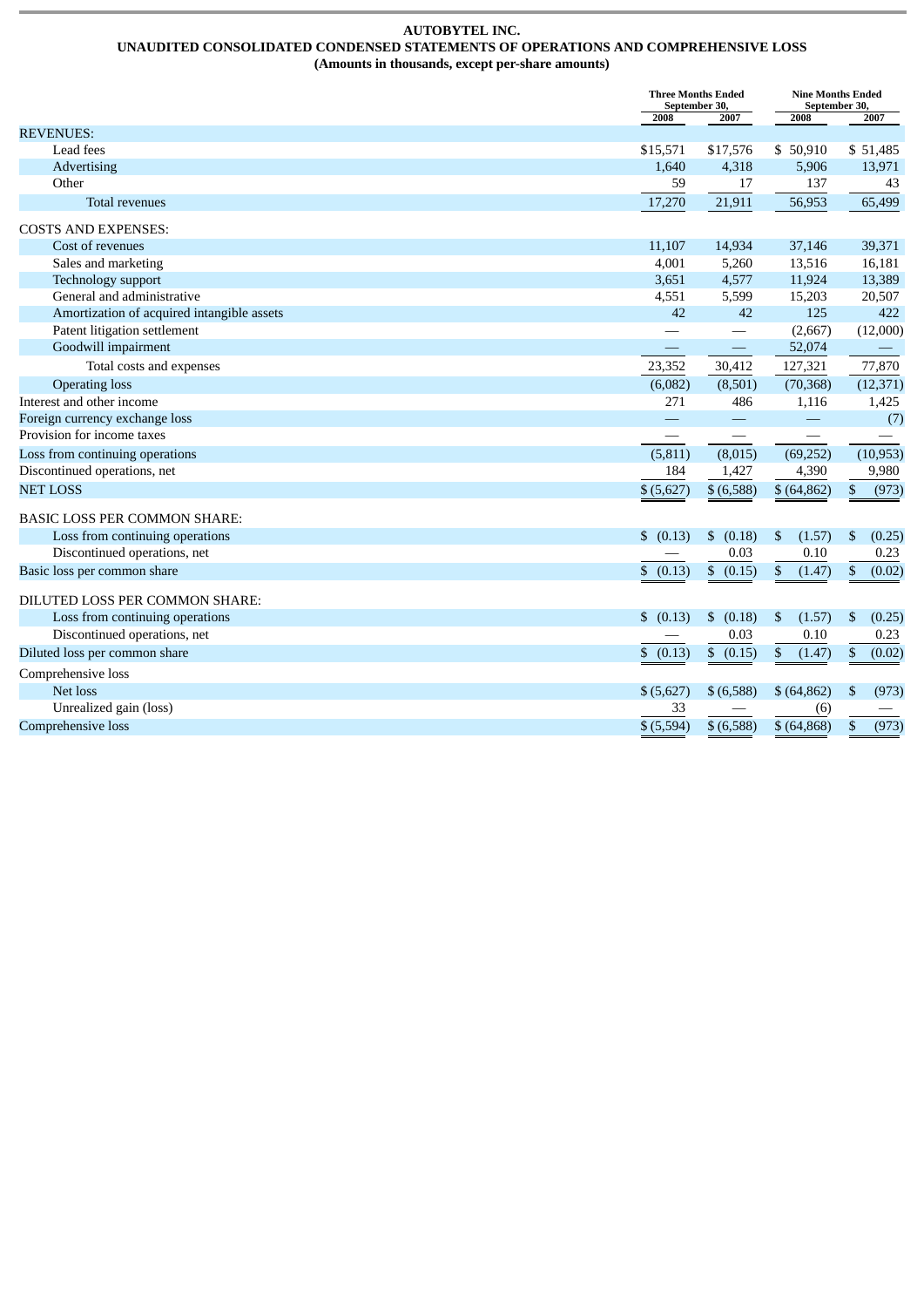# **PRIME NEWS WIRE**

## **Moderator: (Lawrence Brogan) November 6, 2008 4:00 p.m. CT**

| Operator:          | Good afternoon, my name is (Lois) and I will be your conference operator today. At this time, I would like to welcome everyone to<br>the Autobytel announces third quarter 2008 financial results conference call.                                                                                                                                                                           |
|--------------------|----------------------------------------------------------------------------------------------------------------------------------------------------------------------------------------------------------------------------------------------------------------------------------------------------------------------------------------------------------------------------------------------|
|                    | All lines have been place on mute to prevent any background noise. After the speaker's remarks there will be a question and<br>answer session. If you would like to ask a question during this time, simply press star then the number one on your telephone<br>keypad. If you would like to withdraw your question, press the pound key. Thank you.                                         |
|                    | I would now like to turn the call over to Mr. (Lawrence Brogan), Vice President of Financial Planning and Analysis. Sir, please go<br>ahead.                                                                                                                                                                                                                                                 |
| (Lawrence Brogan): | Thank you, Lois. Hello and welcome to Autobytel's third quarter 2008 conference call. With me on the line today are Jim<br>Riesenbach, the company's President and Chief Executive Officer and Monty Houdeshell, Autobytel's Chief Financial Officer.                                                                                                                                        |
|                    | Before we begin, I need to remind you that during today's call, including the Q&A session, any projections in forward looking<br>statements made regarding future events and the future financial performance of the company are covered by the safe harbor<br>statement contained in today's press release and in the company's public filings with the securities and exchange commission. |
|                    | Please note that actual events or results may differ materially from those forward looking statements. Specifically, please refer to<br>the company's form 10K for the year ended December 31, 2007. This filing identifies the principal factors that could cause results<br>to differ materially from those forward looking statements.                                                    |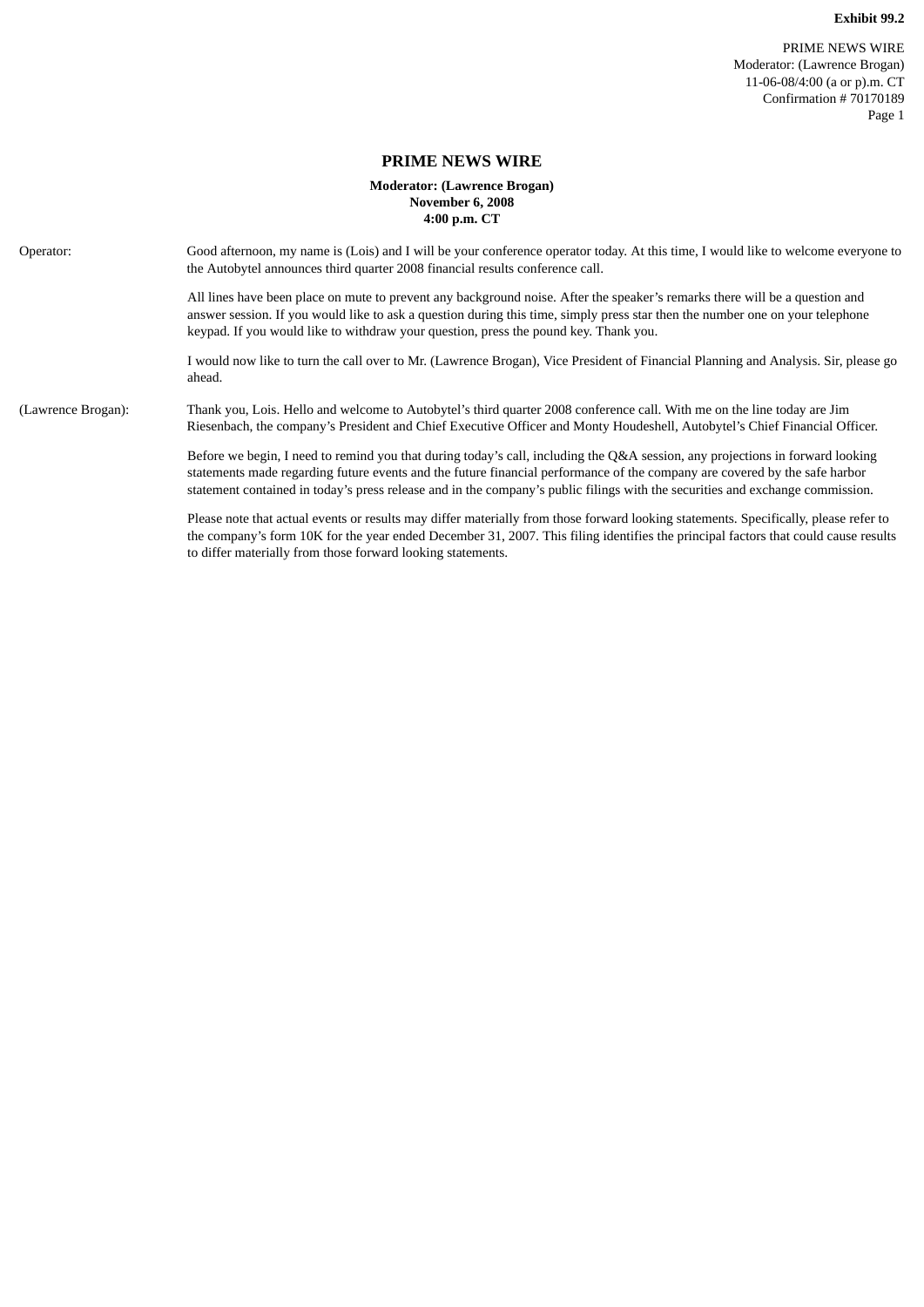Now, I'd like to turn the call over to Jim.

Jim Riesenbach: Thank you, Larry, and thanks to all of you for joining us today. After a few brief introductory comments, I'll turn the call over to Monty for a detailed discussion of our third quarter financial results and then I'll provide an update on our business.

> Today we're operating in an environment that's as tough as any of us have ever experienced. The global economy and the automotive market, specifically are undergoing significant turmoil and downward pressure. Against this backdrop, and perhaps in part because of it, auto dealers are increasingly looking to the internet as their preferred way to attract shoppers, often moving dollars from traditional advertising media such as newspapers, television and radio. At the same time, the percentage of consumers turning to the internet during their car shopping process continues to grow. While we strongly believe that Autobytel provides dealers and manufacturers with a compelling set of innovative and value added services to meet this demand, we're also cognizant of the fact that consumer demand for automobiles has slowed substantially during 2008. Our business, like so many others, is clearly impacted by what's going on around us and we've taken a number of aggressive steps to right size our organization, streamline our infrastructure and stabilize the company with the goal of improving cash flow and reaching profitability.

> In the last 12 months, we've removed more than \$25 million in annual operating costs. Our efforts have brought expenses down by 33 percent year over year in the third quarter, and approximately 16 percent on a sequential basis.

Our cash position is solid, and our balance sheet healthy, which provides us with a degree of stability and flexibility needed to operate in this type of environment.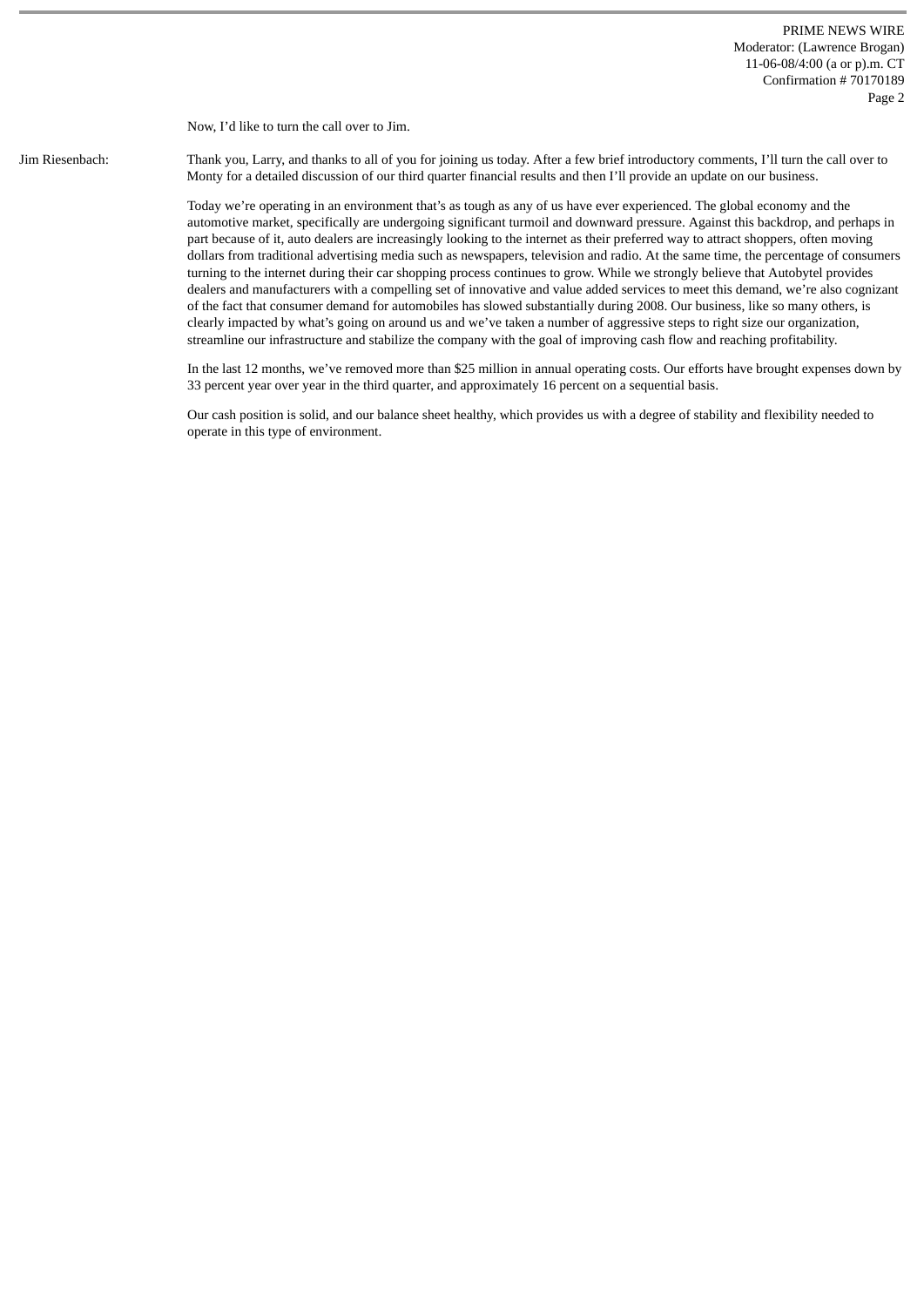Now, I'll turn the call over to Monty for a discussion of our third quarter results.

Monty Houdeshell: Thank you, Jim. First a quick reminder that for purposes of our financial reporting, revenues and expenses associated with our Retention Performance and Marketing and Automotive Information Center, businesses, both divested in 2009, and our AVV business, which was sold in January of this year, have been reported as discontinued operations.

My comments today, unless otherwise noted, refer to continuing operations only.

Our leads business held up relatively well given the difficult market. Although we continued to see demand for leads in the marketplace from dealers and OEMs, fewer customers were shopping for cars. In addition, our leads business felt the expected impact of a seasonally slow period. Lead referral revenue was down about 11 percent in the third quarter of 2007, including an almost 11 percent dip in auto leads and near 12 percent decline in finance leads.

Advertising revenue came in below our expectations as we continued to work our way through a strategic reduction in traffic that we initiated in the fourth quarter of last year. At the same time, ad revenue and corresponding site traffic was impacted by lower spending on search engine marketing and lower advertising rates. We are continuing our efforts to increase revenue generated from our new AutoReach ad network, as well as through additional syndication opportunities for MyRide.com. These efforts, while progressing more slowly than anticipated, are gaining traction.

Total revenue for the 2008 third quarter was 17.3 million, a 21 percent decline from the same period last year. On a sequential basis, revenue was down nine percent as a result of a decline in both lead referrals and advertising revenue, as well as expected seasonality. The percentage of revenue from lead referrals held relatively steady in the third quarter of 2008, at approximately 91 percent of total revenue, while advertising revenue contributed the remaining nine percent.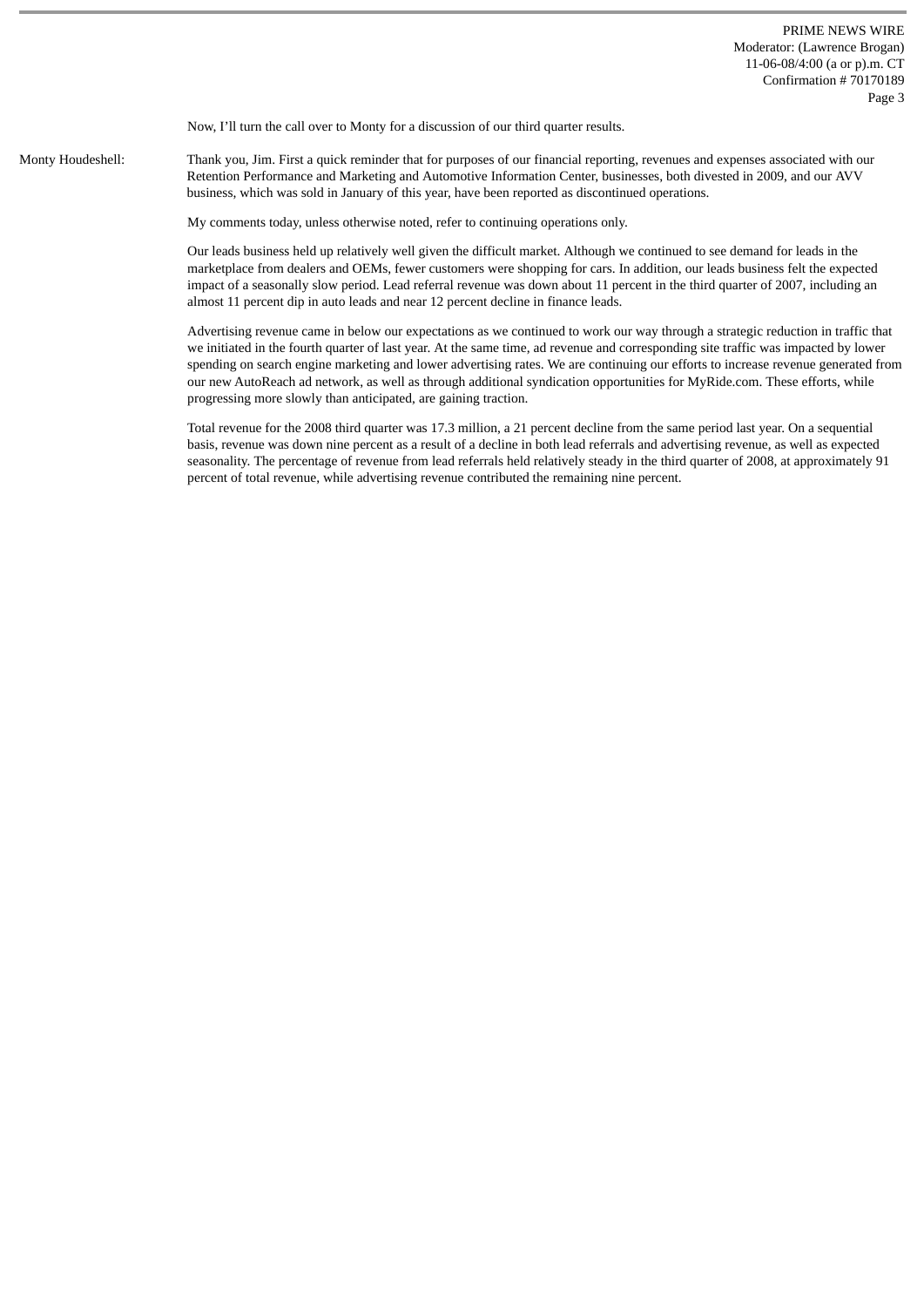In the prior year, 80 percent of total revenues were generated from lead referrals and 20 percent from advertising.

We delivered approximately 771,000 purchase requests in the third quarter of 2008, versus 825,000 in the same period last year, and 865,000 in the second quarter of 2008.

The lower delivery of leads is reflective of both waning consumer demand for automobiles and overall spending reductions by dealers and OEMs.

Roughly 53 percent of our purchase requests in the 2008 third quarter were delivered to retail dealers compared with 60 percent on e year ago, while roughly 47 percent of purchase requests were delivered to wholesale channels, versus 40 percent last year.

We delivered 145,000 finance leads in the third quarter of 2008 versus 180,000 in last year's third quarter and 157,000 in the prior sequential quarter. The average revenue for finance lead grew to \$18.28 in the third quarter of 2008 compared with \$16.74 in the 2007 third quarter and \$17.80 in the second quarter of this year.

The increase in average revenue per finance lead did not offset the drop in leads delivered and as a result, revenue from finance leads was \$2.6 million in the third quarter, down 12 percent from the 2007 third quarter and five percent from the second quarter of 2008.

Moving now to the web properties and advertising metrics we follow internally. Ad page views in the 2008 third quarter were down 50 million, compared with approximately 104 million in the prior year period and 55 million in the second quarter of 2008.

The year over year decrease relates principally to the reduction in low quality acquired traffic. A sequential decrease in page views was primarily caused by a nine percent reduction in the number of pages viewed per visit to our website, which we believe is in part attributable to the patterns of reduced consumer auto purchases and related online research behaviors.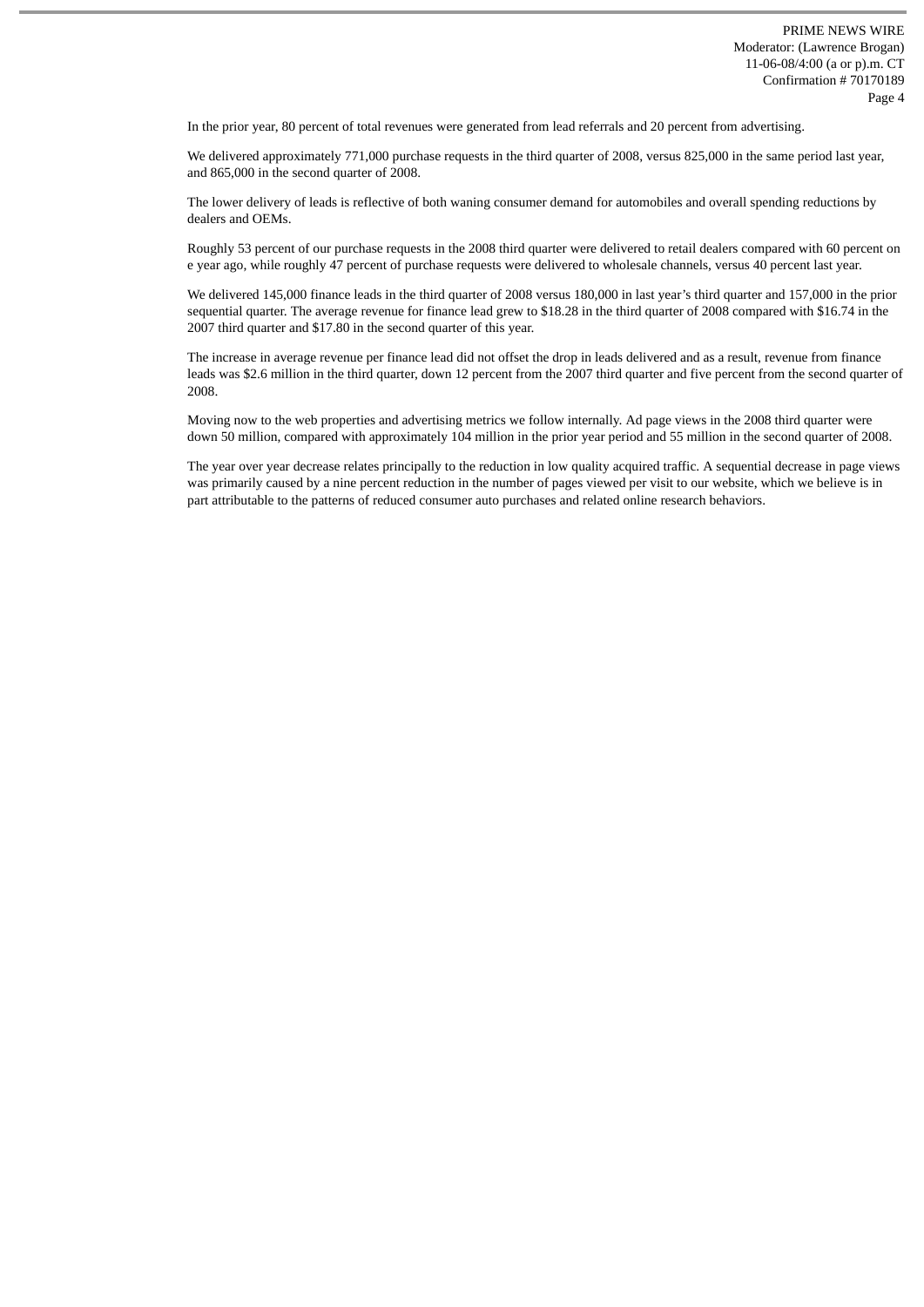Advertising revenue per 1000 page views was 24 in the third quarter of 2008, compared with 39 in last year's third quarter and 29 in the second quarter of 2008.

This quarter, a higher percentage of our advertising was sold to large advertisers that have lower than average CPM rates. This along with the mix of page views generated on our website contributed to the decline.

We continued to make significant progress on the cost side of our income statement. As Jim noted, total operating expenses were down approximately 33 percent year over year and decreased 16 percent sequentially, excluding \$1.8 million in severance costs we recorded this quarter and the good will impairment charge we recorded in the second quarter of this year.

In the fourth quarter of 2008 we expect to record another roughly \$200,000 in severance costs, related to our recently implemented workforce reduction.

In all, we expect to save approximately \$10 million annually from this most recent reduction.

Cost of revenue, which includes lead and traffic acquisition costs improved to \$11.1 million or 64 percent of revenue in the third quarter of 2008 compared with \$14.9 million or 68 percent of revenue one year ago. On the sequential basis, cost of revenue held steady.

We spent approximately \$1.4 million in the third quarter of 2008 for marketing and acquiring both traffic and search related leads to Autobytel.com, MyRide and our other web properties. This compares with \$3.6 million in the third quarter of 2007 and \$1.3 million in the second quarter of 2008.

Our loss from continuing operations improved to \$5.8 million, or 13 cents per share, in the third quarter of 2008 versus \$8.0 million, or 18 cents per share, in last year's third quarter.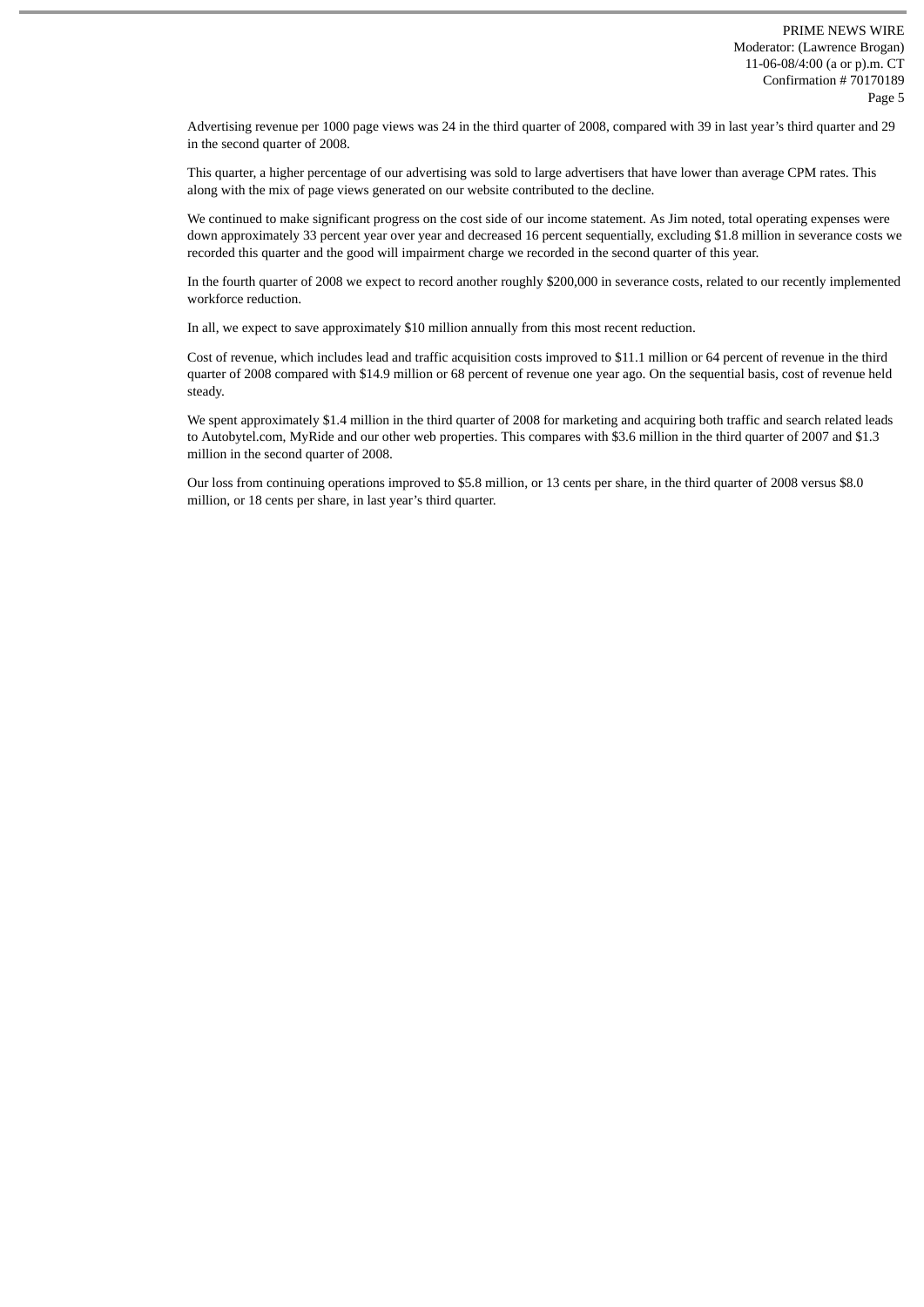Excluding the incremental severance costs of \$1.8 million incurred in the third quarter of 2008, our loss from the continuing operations improved to \$4.0 million from \$8.0 million in the 2007 third quarter.

Our net loss in the third quarter of 2008 was \$5.6 million, or 13 cents per share, compared with the \$6.6 million, or 15 cents per share, in the 2007 period, which included income from the discontinued operations of \$1.4 million.

Non-cash share based compensation in the third quarter of 2008 decreased to \$561,000 from \$1.2 million in the 2007 third quarter. Capital spending during the quarter was approximately \$700,000 and was primarily related to our recently completed cost reduction initiative to consolidate data centers and other infrastructure projects.

Our balance sheet remains healthy. We ended the September quarter with approximately \$32.2 million in cash and cash equivalents, up from \$28.3 million at the end of last year.

With that, I will now turn the call back to Jim for an update on our business. Jim?

Jim Riesenbach: Thanks, Monty. First I'll spend a few minutes updating you on our operations, and then we'll open the call to your questions.

Our financial results this quarter were generally in line with our expectations given the difficult market conditions that we and many others have been experiencing. Last quarter we saw a continued trend of consumers delaying automotive purchase decisions with consumer confidence currently at its lowest point on record. As such, while overall demand for leads from automakers and dealers has been relatively stable, the number of available leads in the marketplace at the moment is declining. We don't believe there will be a change in this dynamic in the near term.

At the same time, as we reported last quarter, there has been an unprecedented shift in consumer demand from larger cars, trucks and SUVs to smaller and more fuel efficient cars. This shift has increased the discrepancy between the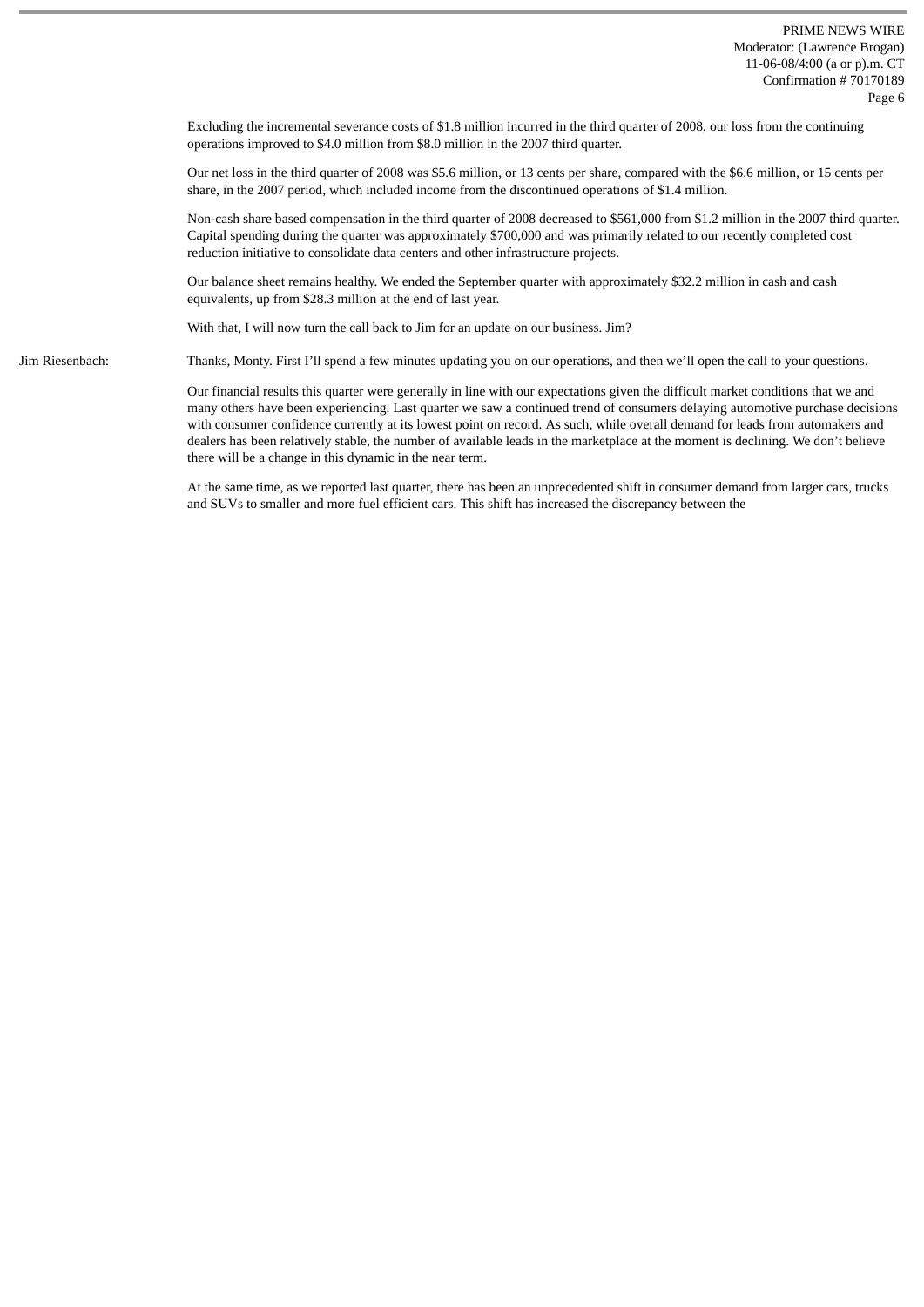leads consumers are submitting, which tend to be for smaller more fuel efficient vehicles, and the leads our dealer customers want to purchase, which reflect their existing inventory and don't necessarily match this new consumer preference. We continued to see this trend during the quarter, although we believe dealers and OEMs are making gradual progress to better match inventory supply with consumer demands.

Our auto lease business continued to hold up fairly well against this backdrop, although the downward pressure from the impact of normal third quarter seasonality masks the relatively stable results in this business to some degree.

As I mentioned, demand for leads is not abated as dealers and OEMs continue to choose the internet over more traditional forms of auto related marketing. This was highlighted in a survey we recently commissioned of 200 of our nationally representative auto dealers to determine their perceptions of the current marketplace.

While its clear from the results of this survey that the economy is having a serious impact on the dealer community, 73 percent of the dealers selling domestic vehicles and 48 percent of import dealers reported that sales are down. 91 percent of dealerships said that they are at least holding steady with their internet spend.

Significantly, the number one tactic dealers cited to weather the current storm was improved lead conversion processes and tools, something we've been increasingly focused on over the last year as we continued to ramp up our efforts to provide dealers with new lead notification and follow up programs and services.

In this tough economic climate, our goal is to make our member dealers more successful in closing the leads we send them in order to deepen our relationships and reduce churn. In fact, a recent JD Power and Associates' study validated our efforts in this area, reporting that dealers who subscribe to lead notification programs tend to have high levels of satisfaction with online buying services.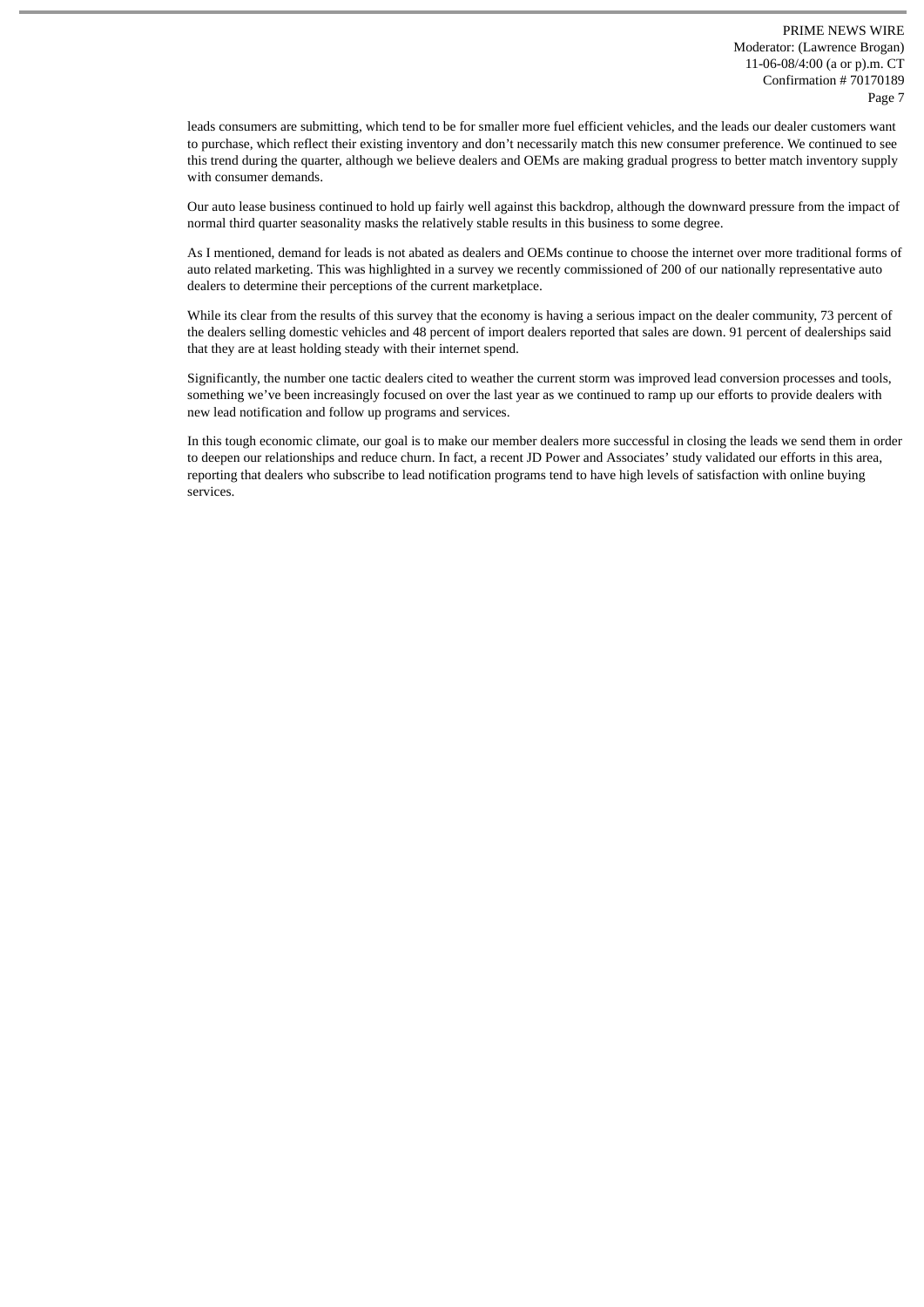Our pioneering Rapid Response lead notification program is now being utilized by over two thirds of our dealer base, and just last month we released an important upgrade to our Email Manager customer follow up program, which is currently used by more than 900 of our dealers.

Finally, in August, we launched our new Lead Call service which provides a cost effective lead follow up call center capability for our dealers. While we are definitely feeling the stresses related directly to this environment, we continue to believe our long standing relationship with the dealer community should help us weather the current downturn.

On the advertising revenue side of our business, we've been disappointed with our recent results. Our traffic ramp has been much slower than we anticipated and our search engine marketing spending remains below where we'd like it to be as we continue our efforts to make our marketing efforts more efficient and productive. Given the tough environment, we recently reduced our marketing spend to areas we feel relative certain that we can buy at a positive or break even ROI in order to improve margin.

On a positive note, we're seeing improved efficiency trends that should allow us to gradually ramp up our spend and in turn, our traffic in the coming months. Additionally, we've been able to expand our syndication partnerships allowing us to place our web content and assets on other sites to help grow our site traffic.

Over the quarter, our co brand and traffic partners increased to 19, including Entrepeneur.com and Women's Forum which, added to our existing relations such as ESPN.com and Earth Link, represent a 36 percent growth in traffic partners over the previous quarter.

Each of these partners provides valuable traffic into our network. At the same time, our AutoReach ad network is gaining traction and now includes 12 publishers. While still small, we've seen a steady ramping auto reach revenue and expect continued growth throughout 2009.

As the network becomes more mature and gains in popularity, we expect to see an increase in both the number of publishers and of advertisers. To date,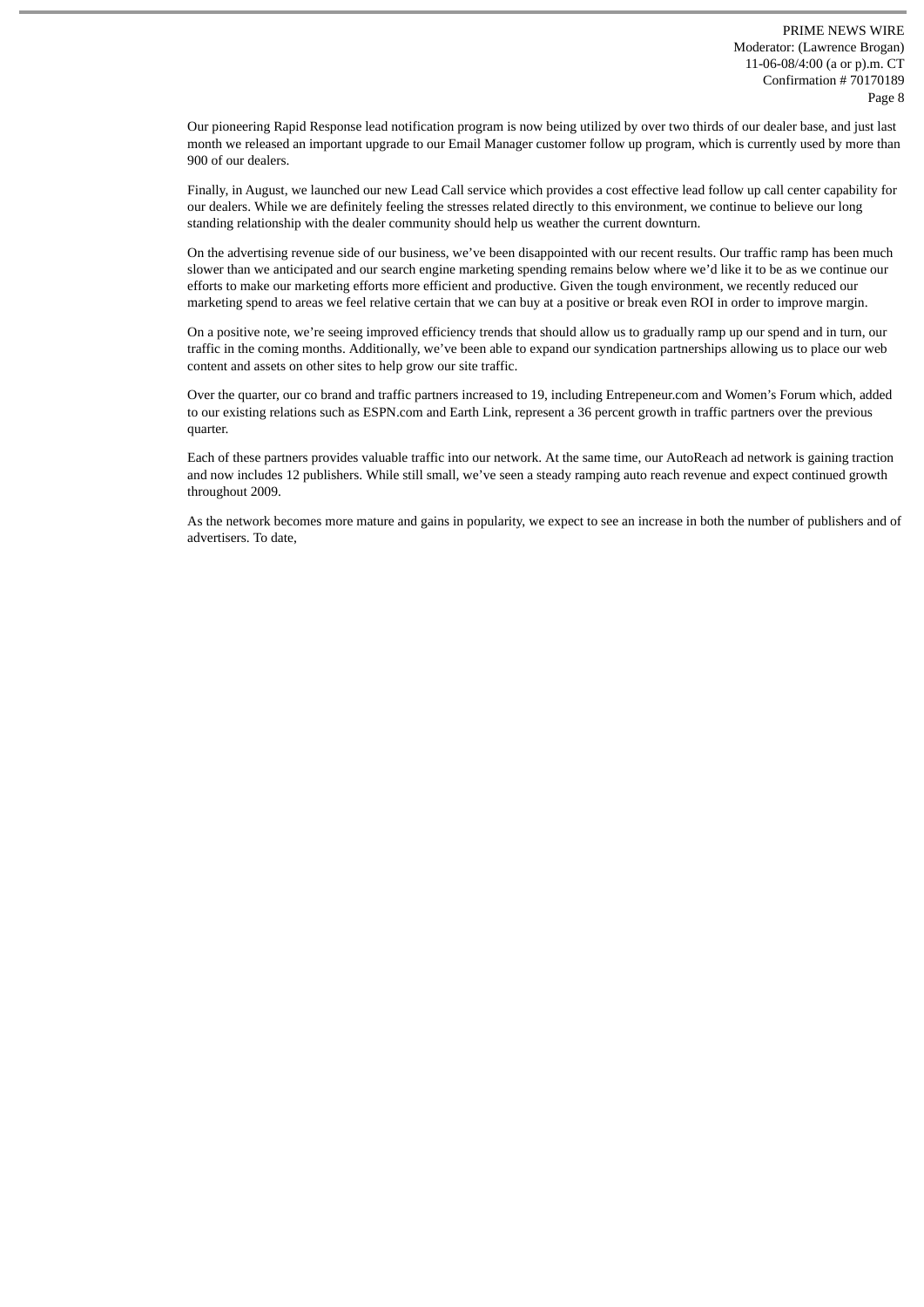manufactures of automobiles as well as automotive parts and accessories have found meaningful value in the network. Many third party automotive sights such as The Enthusiast Network, AutoMall.com and Classiccars.com are also part of the network, which provides them with access to high value advertising campaigns in the growing online care market which were previously unavailable to them.

Finally, Autobytel recently launched a behavioral targeting program with OEM trials starting in Q4. This offering, provided in conjunction with our partner (Blue Kai), allows automotive marketers an unprecedented level of targeting and sophistication which we believe will be of major and growing value to the auto industry, particularly given the increased need to drive highly efficient marketing.

All the aforementioned programs, combined with our ongoing efforts to increase direct to site and organic search traffic to the MyRide and Autobytel sites, should help grow our page views and ad impressions and improve our overall ad metrics over the longer term.

We are currently in the 2009 upfront sale process and early indications are that it's going well. We are now including the AutoReach ad network, behavioral targeting and other enhanced products in our upfront offerings, and we expect to see solid 2009 commitments as the up front process wraps up in the next month or so.

Clearly the financial markets and the auto industry are experiencing turbulence and no one knows how long it will be until we see meaningful signs of improvement. But at Autobytel we continue to firmly believe that the automotive internet will see healthy growth over the long term. Although car sales have declined this year, according to JD Power and Associates', 2008 saw the largest surge of online shopping by new vehicle buyers in seven years, with 75 percent using the internet while shopping compared with 70 percent in 2007.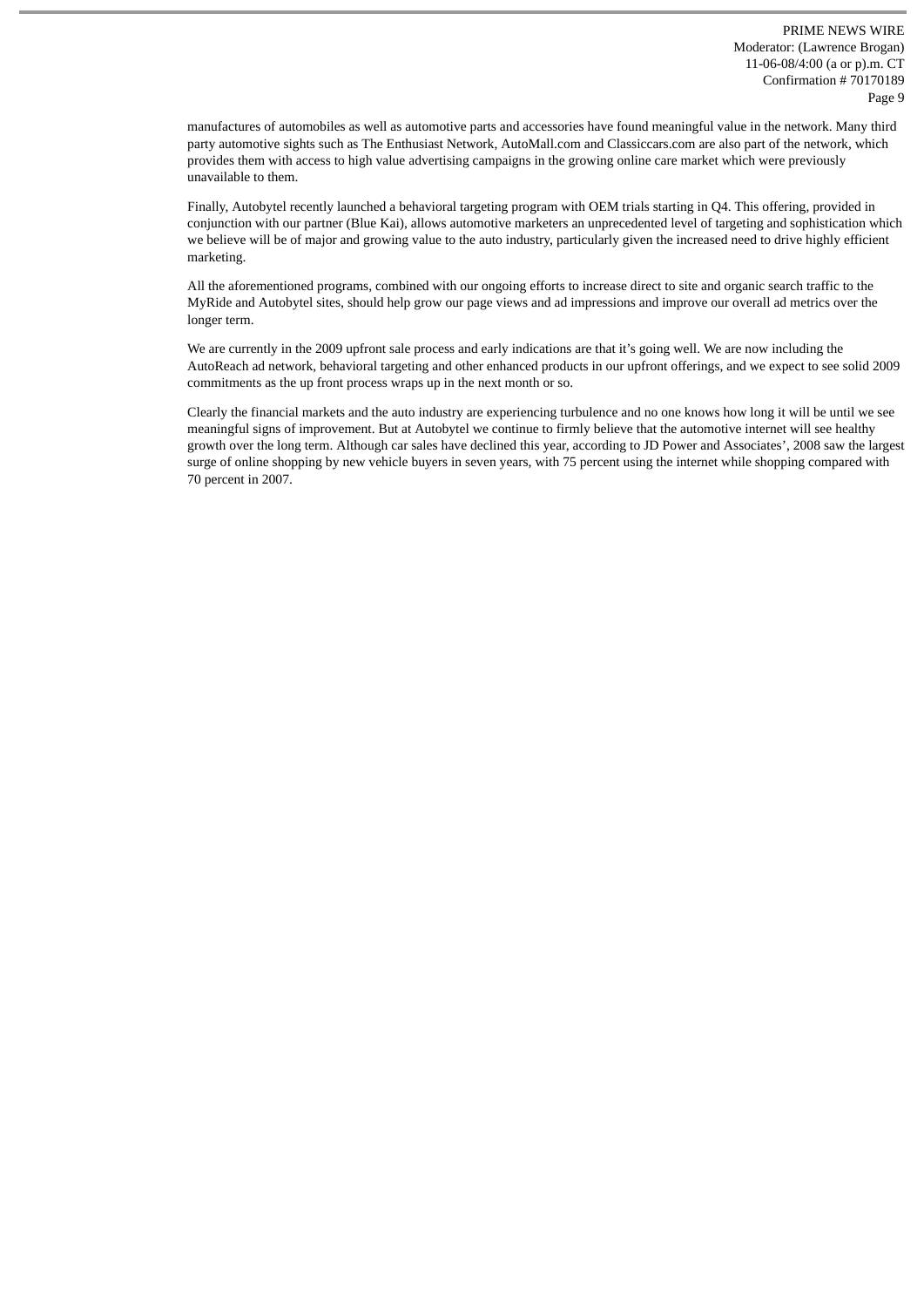The Internet represents the most measurable, efficient way for automotive marketers to attract customers and the place where increasingly consumers go to find pertinent information about buying, selling and owning automobiles.

Since the inception of the Internet, Autobytel has been at the forefront of empowering automotive consumers with the tools and information they need to make smart well-informed vehicle purchasing and ownership decisions and providing dealers with the advanced technologies and services they require to best reach consumers.

With our innovative new advertising products for the industry and the continuing enhancement of our online lead program for dealers, we believe Autobytel is well positioned to capture the opportunities presented by the future of the automotive internet.

As Monty discussed, we've made significant progress reducing our cost structure and making our organization more efficient.

As I mentioned at the start of the call, we've now removed approximately \$25 million in annual costs by reducing head count, eliminating redundancies and automating processes. Our employee count now stands at approximately 150 and we believe that even with this reduced work force, we can continue to sustain and build our revenue streams while delivering the outstanding service and value to our industry customers for which Autobytel is known.

As recently announced, we have retained the investment banking firm RBC Capital Markets as a financial advisor to assist us in exploring and evaluating strategic alternatives to maximize shareholder value. These alternatives could include the possible sale of the company or certain of its assets or strategic partnerships. We have been and continue to be deeply engaged with RBC in this process. As previously mentioned, we do not intend to disclose specific developments unless and until the board of directors approves a definitive course of action.

The macro economic picture is affecting everyone to some degree. At Autobytel we believe we've taken appropriate steps to stabilize our business while continuing to offer automotive consumers and auto manufacturers and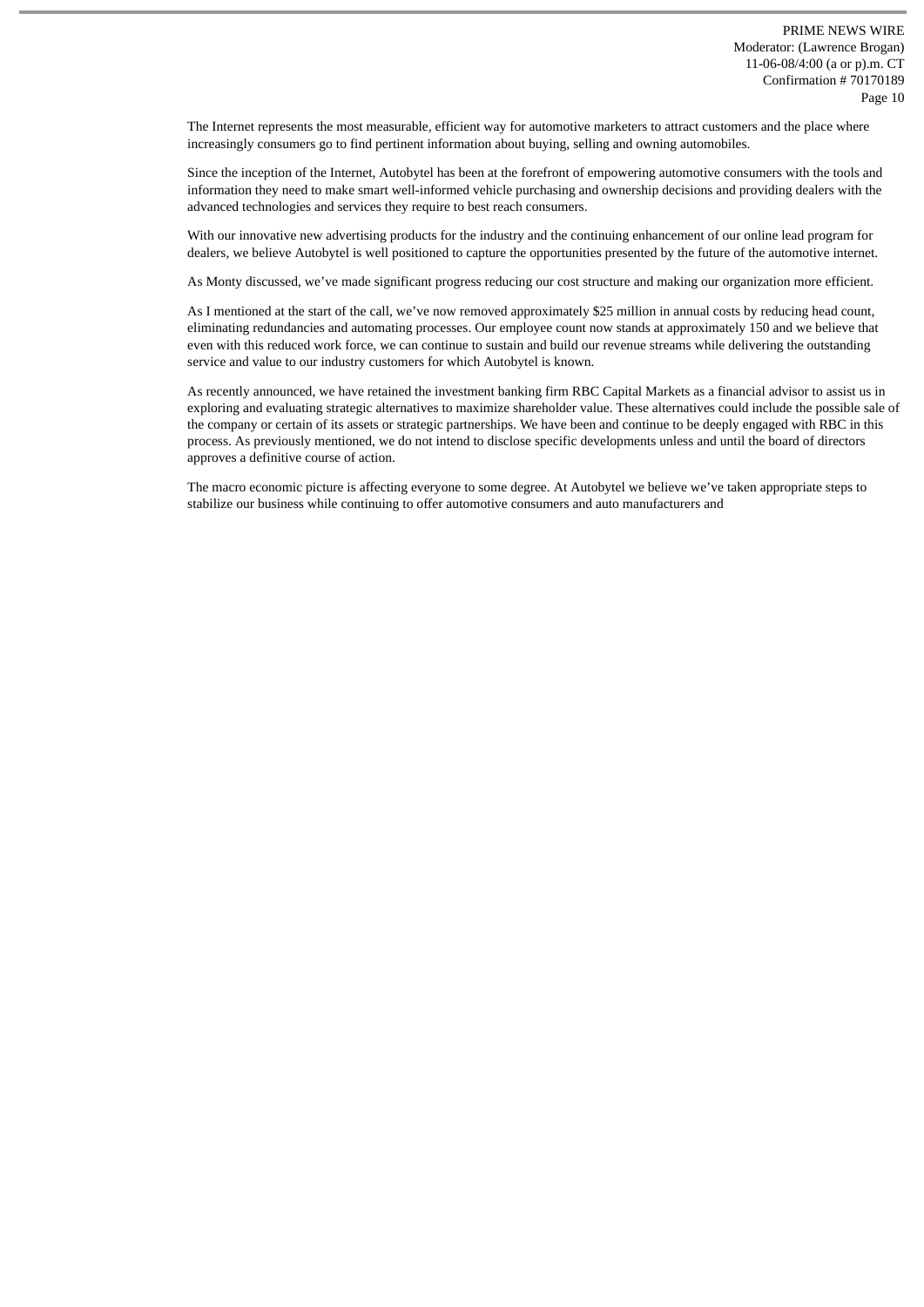PRIME NEWS WIRE Moderator: (Lawrence Brogan) 11-06-08/4:00 (a or p).m. CT Confirmation # 70170189 Page 11

|                 | dealers the best information, programs and services possible. We remain ready to take any additional steps necessary to reach our<br>financial goals and will do so systematically and with careful thought to help ensure our ability to compete effectively in the<br>current economic climate, as well as over the longer term.                                                                                                                                                                                                                                                                                                                                                                                                                                          |
|-----------------|-----------------------------------------------------------------------------------------------------------------------------------------------------------------------------------------------------------------------------------------------------------------------------------------------------------------------------------------------------------------------------------------------------------------------------------------------------------------------------------------------------------------------------------------------------------------------------------------------------------------------------------------------------------------------------------------------------------------------------------------------------------------------------|
|                 | Operator, we'd now like to take questions from the audience.                                                                                                                                                                                                                                                                                                                                                                                                                                                                                                                                                                                                                                                                                                                |
| Operator:       | OK, at this time I would like to remind everyone, in order to ask a question press star then the number one on your telephone<br>keypad. We'll pause for just a moment to compile the Q&A roster.                                                                                                                                                                                                                                                                                                                                                                                                                                                                                                                                                                           |
|                 | OK sir, your first question comes from George Grose.                                                                                                                                                                                                                                                                                                                                                                                                                                                                                                                                                                                                                                                                                                                        |
| (George Grose): | Good afternoon.                                                                                                                                                                                                                                                                                                                                                                                                                                                                                                                                                                                                                                                                                                                                                             |
| Jim Riesenbach: | Hi, George.                                                                                                                                                                                                                                                                                                                                                                                                                                                                                                                                                                                                                                                                                                                                                                 |
| (George Grose): | Just on the cost cutting program. I mean I think you said you wanted to save \$10 million on an annual basis. Can you – I wasn't<br>quite sure where you were with respect to that \$10 million. Are you already there or                                                                                                                                                                                                                                                                                                                                                                                                                                                                                                                                                   |
| Jim Riesenbach: | Yes, well what we said is that we, with the recent reductions that we've taken as well as some operating programs, which Monty<br>mentioned, are a consolidation of our data centers, we have achieved the \$10 million goal.                                                                                                                                                                                                                                                                                                                                                                                                                                                                                                                                               |
| (George Grose): | OK, I mean, do you think there's room for - like for further cuts there, aside from the \$10 million? Or do you see yourself doing<br>some more cost cutting and you know if the economy keeps staying as it is now?                                                                                                                                                                                                                                                                                                                                                                                                                                                                                                                                                        |
| Jim Riesenbach: | Well, we're continuing to monitor very closely and we're continuing to look for further ways to run this organization more and<br>more efficiently on every side of the business. So particularly we $-$ a lot of our last reductions were oriented toward G&A and in<br>the accounting and finance organization and in the IT organization as well as in other areas of the business. We've continued our<br>efforts to try to run our sales efforts more efficiently and across the organization we believe there are continued opportunities to<br>find efficiencies but we do believe that the significant cost reductions have already been realized by $-1$ would stress that we<br>obviously are ready to take appropriate actions as they are $-$ become necessary. |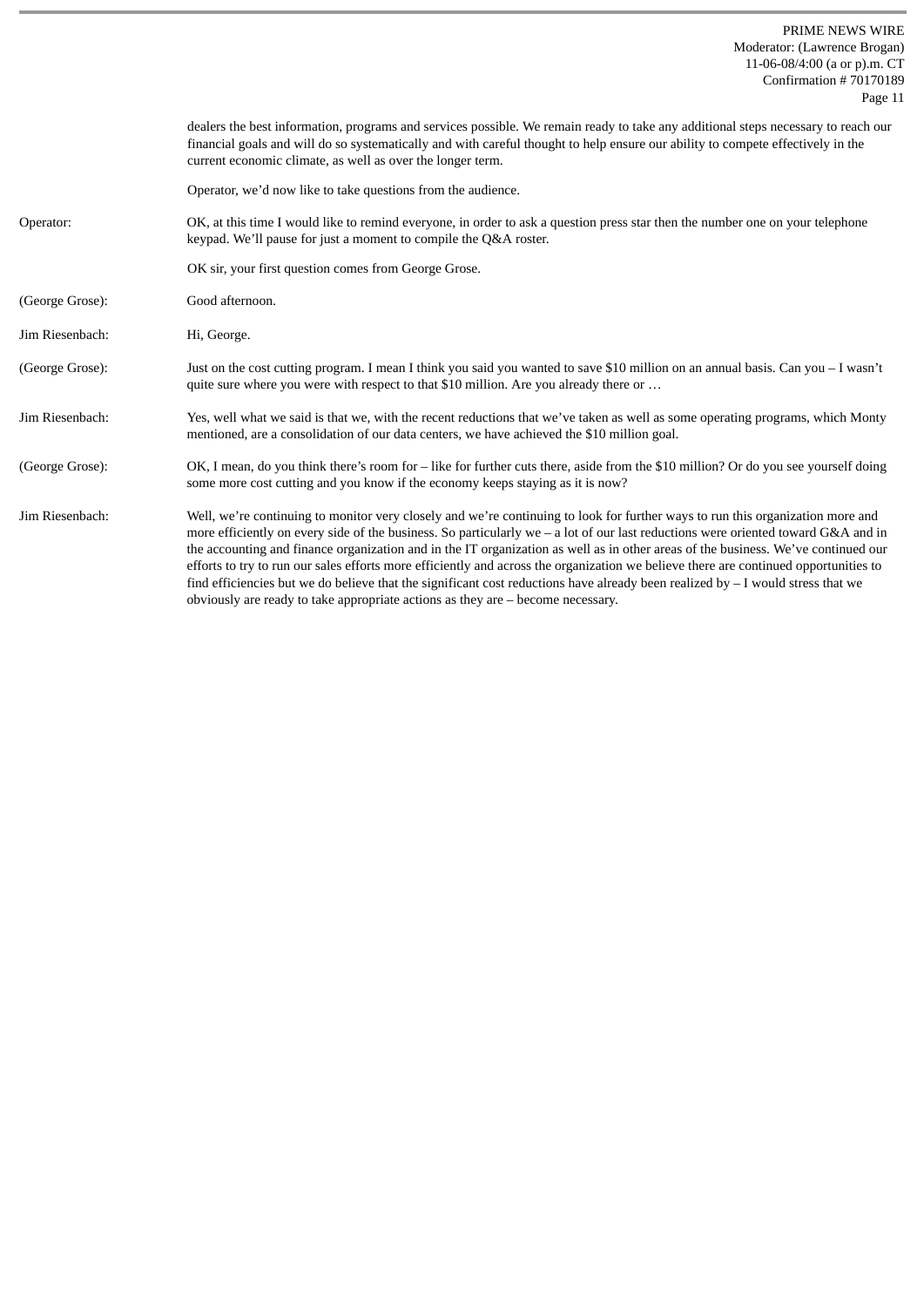| (George Grose):     | OK, and then in terms of your cash flow, I mean it looks like you burned – you know the cash burn came down a little bit. Do you<br>see yourself - do you see that trend improving in Q4 and then do you think by Q1 you'll be able to be you know at least cash flow<br>break even?                                                                                                                                                            |
|---------------------|-------------------------------------------------------------------------------------------------------------------------------------------------------------------------------------------------------------------------------------------------------------------------------------------------------------------------------------------------------------------------------------------------------------------------------------------------|
| Monty Houdeshell:   | Well, that certainly remains our goal, but we haven't given any guidance as to when we expect to achieve that.                                                                                                                                                                                                                                                                                                                                  |
| Jim Riesenbach:     | George, in this marketplace, and one of the things that we stressed on our message earlier is the uncertainty of the environment<br>makes it particularly difficult for us to really look forward. We're very focused and we look at our data every single day and react<br>appropriately, but is very, very hard for us and really for anyone at this point in time to gauge what the market's going to look like a<br>couple of quarters out. |
| (George Grose):     | OK, and I guess finally with RBC Capital, I mean can you sort of tell us that I guess to the best as you can there what has been<br>accomplished so far with them?                                                                                                                                                                                                                                                                              |
| Jim Riesenbach:     | Well, what I can say is that we have – we announced our engagement and we've been working actively with them on the<br>engagement and basically we will - we continue our efforts with them. We feel that the efforts are going along well and that's<br>about really all that we can say at any future point that we have anything to announce, we'll certainly be $-$ you'll be the first to<br>know.                                         |
| (George Grose):     | OK, thank you.                                                                                                                                                                                                                                                                                                                                                                                                                                  |
| Operator:           | At this time, I would like to remind everyone, in order to ask a question please press star then the number one on your telephone<br>keypad.                                                                                                                                                                                                                                                                                                    |
|                     | OK, your next question comes from Robert Setrakian of Helios.                                                                                                                                                                                                                                                                                                                                                                                   |
| (Robert Setrakian): | Hi, guys.                                                                                                                                                                                                                                                                                                                                                                                                                                       |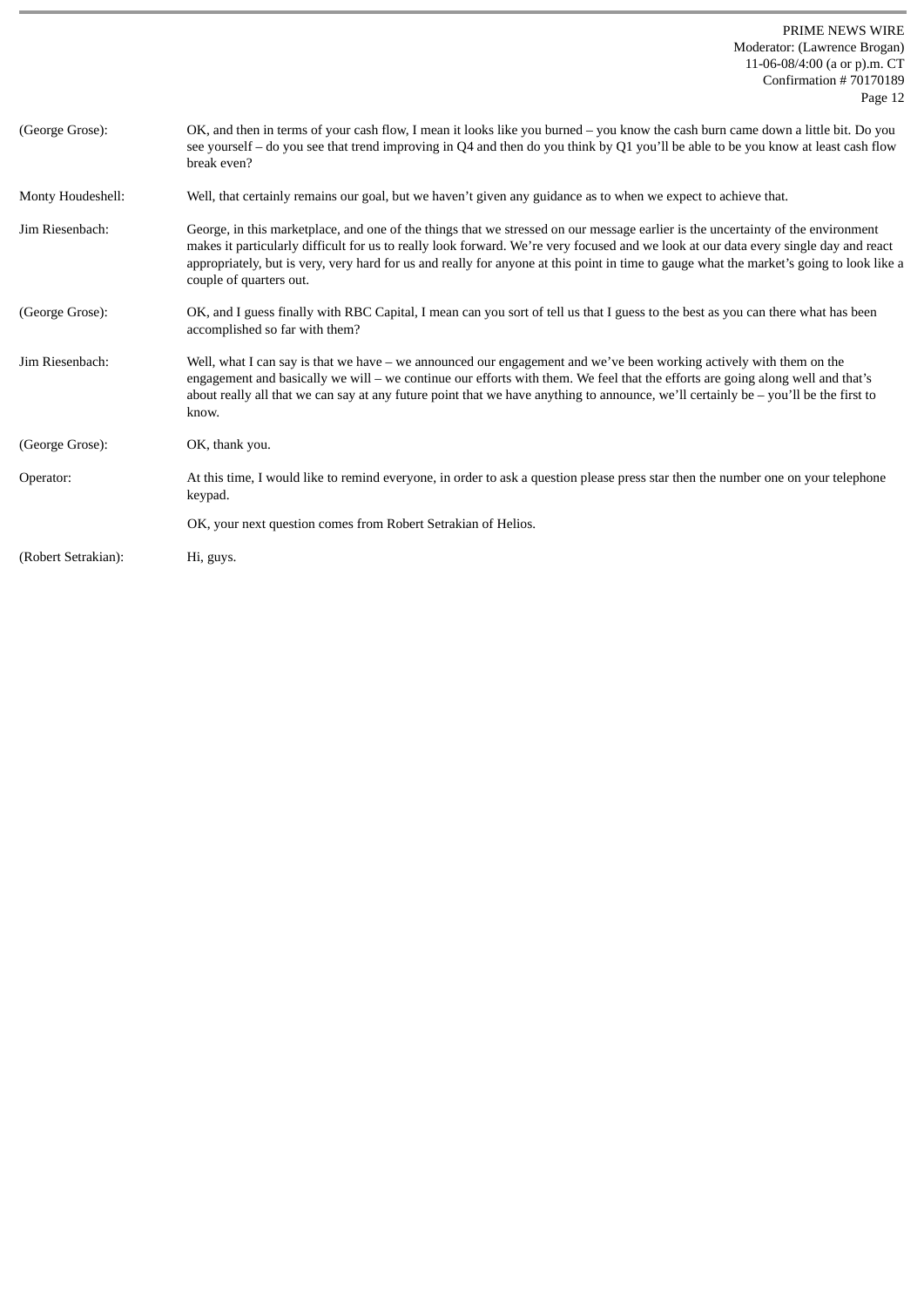| Jim Riesenbach:     | Hey, Robert.                                                                                                                                                                                                                                                                                                                                                                                                                                                                                                                                                                                                                                                                                                                                                                                     |
|---------------------|--------------------------------------------------------------------------------------------------------------------------------------------------------------------------------------------------------------------------------------------------------------------------------------------------------------------------------------------------------------------------------------------------------------------------------------------------------------------------------------------------------------------------------------------------------------------------------------------------------------------------------------------------------------------------------------------------------------------------------------------------------------------------------------------------|
| (Robert Setrakian): | A couple of quick questions, approximately how much in NOLs do we have right now?                                                                                                                                                                                                                                                                                                                                                                                                                                                                                                                                                                                                                                                                                                                |
| Monty Houdeshell:   | About \$120 million, Robert.                                                                                                                                                                                                                                                                                                                                                                                                                                                                                                                                                                                                                                                                                                                                                                     |
| (Robert Setrakian): | And question number two, in terms of our patent litigation, can you tell us a little bit as to where we are in the process? I know it's<br>a sensitive topic in terms of discussions, settlement and anything like that, but just in terms of the process, where are we?                                                                                                                                                                                                                                                                                                                                                                                                                                                                                                                         |
| Jim Riesenbach:     | Well, as you may recall, we litigated against four companies last fall and basically that litigation continues to move forward. It's in<br>the Eastern District of Texas and we're continuing to pursue that – protecting our intellectual property as aggressively as possible.<br>At the same time, you may be aware that there's been a counter suit filed related to a different patent that was related to FAR AVV<br>and RPM properties that we no longer have but we are $-$ we believe that we're on solid ground on that. We've continued to look at<br>that, but obviously that's something that's being worked on vigorously by our attorneys and that's really all that we have to say at<br>this point. But we feel as though everything is moving along as expected at this point. |
| (Robert Setrakian): | OK, and in terms of cash outflow, is it minimal or no cash outflow on this at this time?                                                                                                                                                                                                                                                                                                                                                                                                                                                                                                                                                                                                                                                                                                         |
| Jim Riesenbach:     | The cash outflow is minimal. It's not zero, but we $-$ the nature of our agreements leaves this $-$ with our attorneys on the patent<br>litigation leaves us in a position that there's minimal cash outflows and that's what we expect for the foreseeable future.                                                                                                                                                                                                                                                                                                                                                                                                                                                                                                                              |
| (Robert Setrakian): | OK, thank you guys.                                                                                                                                                                                                                                                                                                                                                                                                                                                                                                                                                                                                                                                                                                                                                                              |
| Jim Riesenbach:     | Thank you.                                                                                                                                                                                                                                                                                                                                                                                                                                                                                                                                                                                                                                                                                                                                                                                       |
| Operator:           | If you would like to ask a question, please press star then the number one on your telephone keypad. There are no further<br>questions, sir.                                                                                                                                                                                                                                                                                                                                                                                                                                                                                                                                                                                                                                                     |